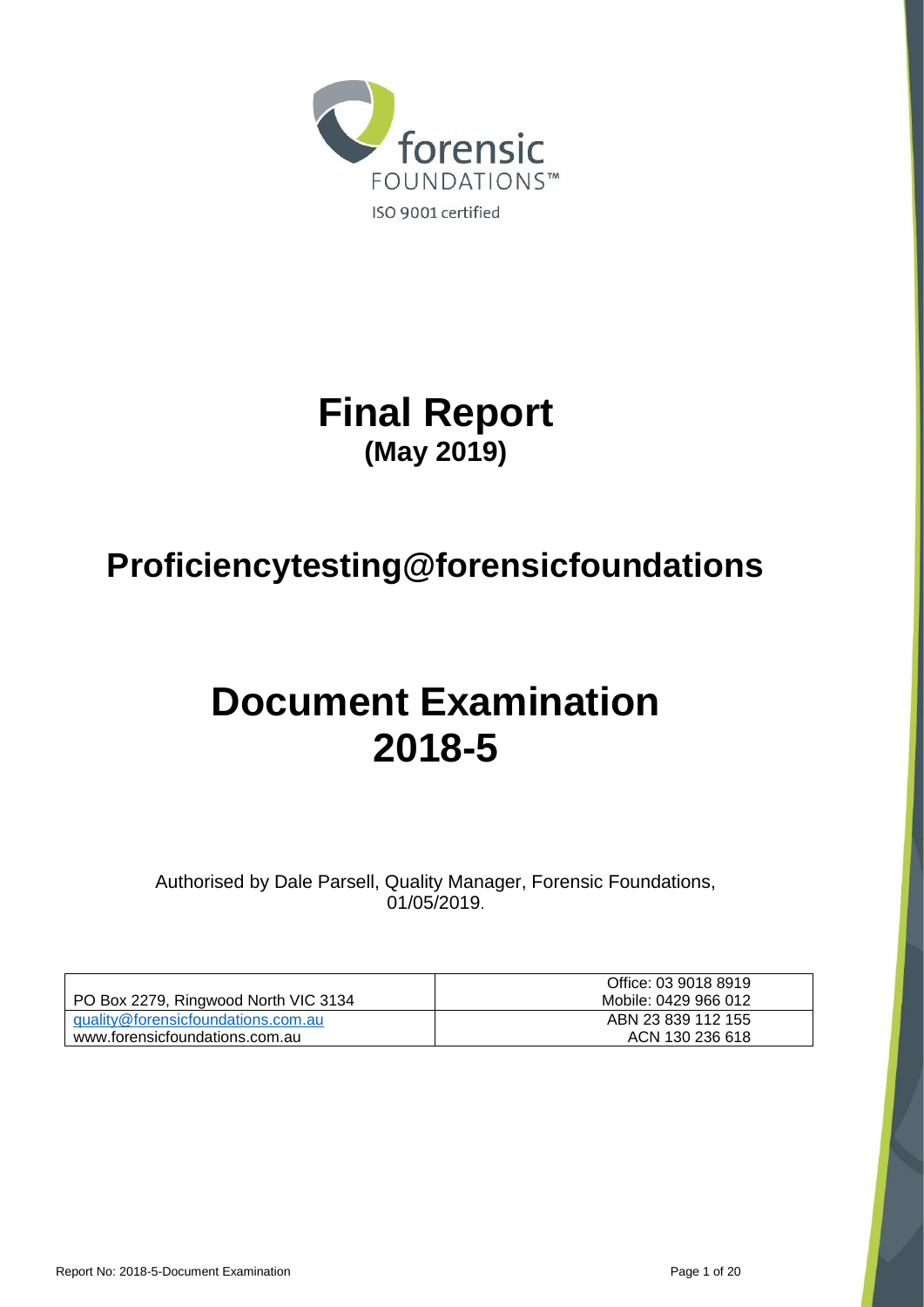# Contents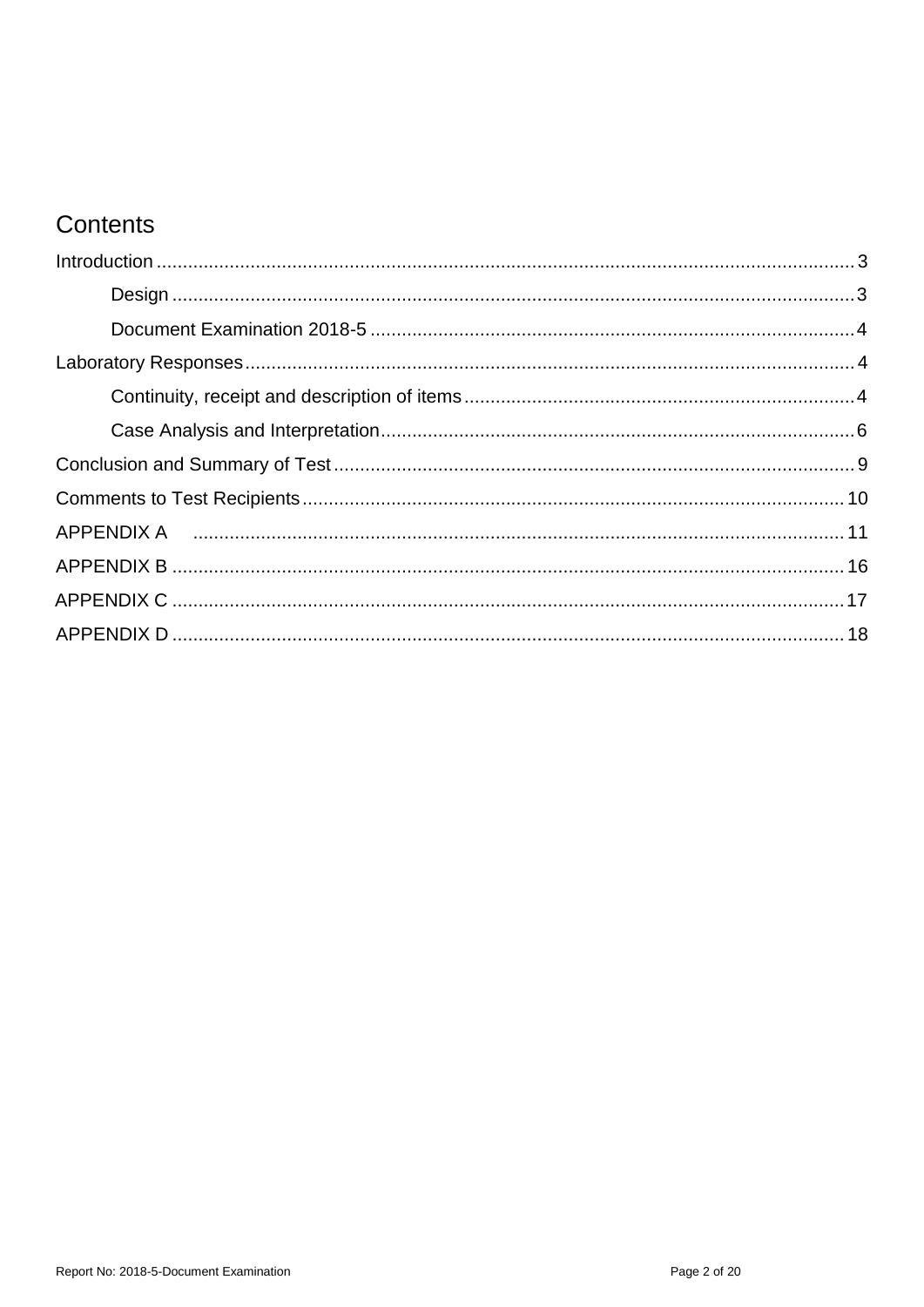### <span id="page-2-0"></span>**Introduction**

#### <span id="page-2-1"></span>**Design**

Forensic Foundations' Proficiency Tests are designed to address the following points

- Relevance to forensic science laboratories:
- Limitation of any potential context information;
- Knowledge of the 'ground truth' of samples;
- Importance of consistency between tests; and
- Cost affordability for the laboratories.

An additional feature of Forensic Foundations' Proficiency Tests is that they test the end-toend forensic examination process. The AS 5388 Forensic Analysis series of Standards describes the forensic examination process from collection to reporting. The following figure<sup>1</sup> illustrates the inter-relatedness of all steps in this process and was used as the basis of the Standards' development. The figure is also used as the basis in the development of Forensic Foundations' Proficiency Tests. Thus, all Forensic Foundations' Proficiency Tests commence with item collection and/or receipt and all the subsequent examination / analysis steps, culminating in the reporting, therefore reflecting actual forensic casework. NATA states 'PT samples/items should be handled in the same way as routine casework as far as practicable. The facility's routine test procedures must be used.'<sup>2</sup>



All Forensic Foundations' Proficiency Tests are ISO 17043 compliant. These requirements include a mechanism for participating laboratories to request a review and/or lodge an appeal regarding the evaluation of their performance. With respect to this test, a request for review:

- from Australian laboratories should be forwarded to ANZPAA|NIFS for transmission to Forensic Foundations; or
- From all other laboratories should be forwarded directly to Forensic Foundations.

The Final Reports of the 2018 round of Proficiency Tests will be publicly available via Forensic Foundations web site. Participating laboratories may use the report as outlined in their respective laboratory policies.

1

<sup>1</sup> James Robertson, Karl Kent & Linzi Wilson-Wilde (2013) The Development of a Core Forensic Standards Framework for Australia, Forensic Science Policy & Management: An International Journal, 4:3-4, 59-67

<sup>2</sup>NATA (2018) ISO/IEC 17025 Application Document**.** Legal (including Forensic Science) – Appendix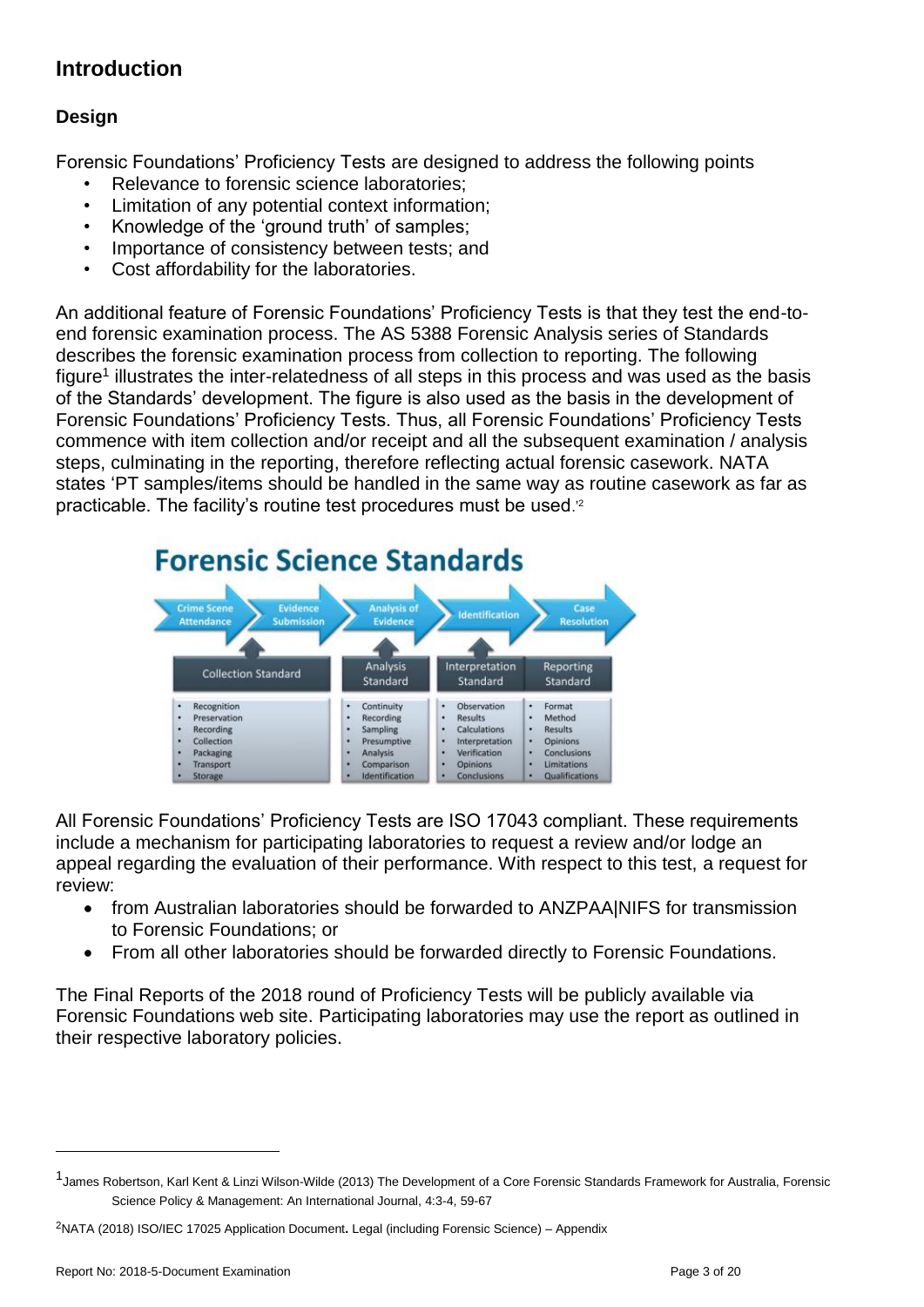#### <span id="page-3-0"></span>**Document Examination 2018-5**

Eight laboratories were involved in this round of testing. One laboratory did not submit a report.

The manufacture, distribution, assessment and reporting of this proficiency test has provided, and will provide, the basis for continuous improvement for both Forensic Foundations and the participating laboratories.

In addition to interpreting the results from specimen and questioned samples, testing generic issues such as receipt, triage and continuity of items for examination also formed part of the overall process.

In order to remove contextual bias in the interpretation, the participants were given no information regarding the source of the reference specimen documents.

### <span id="page-3-1"></span>**Laboratory Responses**

#### <span id="page-3-2"></span>**Continuity, receipt and description of items**

#### **Laboratory 67561**

The facility did not include information concerning the receipt or continuity of the items in their report however they did indicate that further information was available in their case files (report 2018/295 section 5.3). The items themselves were described and identified as expected. The test identification number (67561) was also included in the report.

#### **Laboratory 16473**

The facility included in their report a written description of the samples as they were received, including photographs of the items both as received and once the packaging was removed. The report did not include any reference to the serial numbers of the packaging (serial numbers were not legible in the photographs attached to the report) or the identification number of the test (16473). The description included in the report enabled the individual items to be identified.

#### **Laboratory 90421**

The facility included in their report a written description of the samples as they were received, including photographs of the items both as received and once the packaging was removed. The report did not include any reference to the serial numbers of the packaging (serial numbers were not legible in the photographs attached to the report) or the identification number of the test (90421). The description included in the report enabled the individual items to be identified.

#### **Laboratory 86790**

The facility included in their report a written description of the samples as they were received, including photographs of the items both as received and once the packaging was removed. The report included the case number (2018-5) and reference to the origin of the sample (Eastern Australian Police Service) but did not include any reference to the serial numbers of the packaging (serial numbers were not legible in the photographs attached to the report) or the identification number of the test (86790). The description included in the report enabled the individual items to be identified.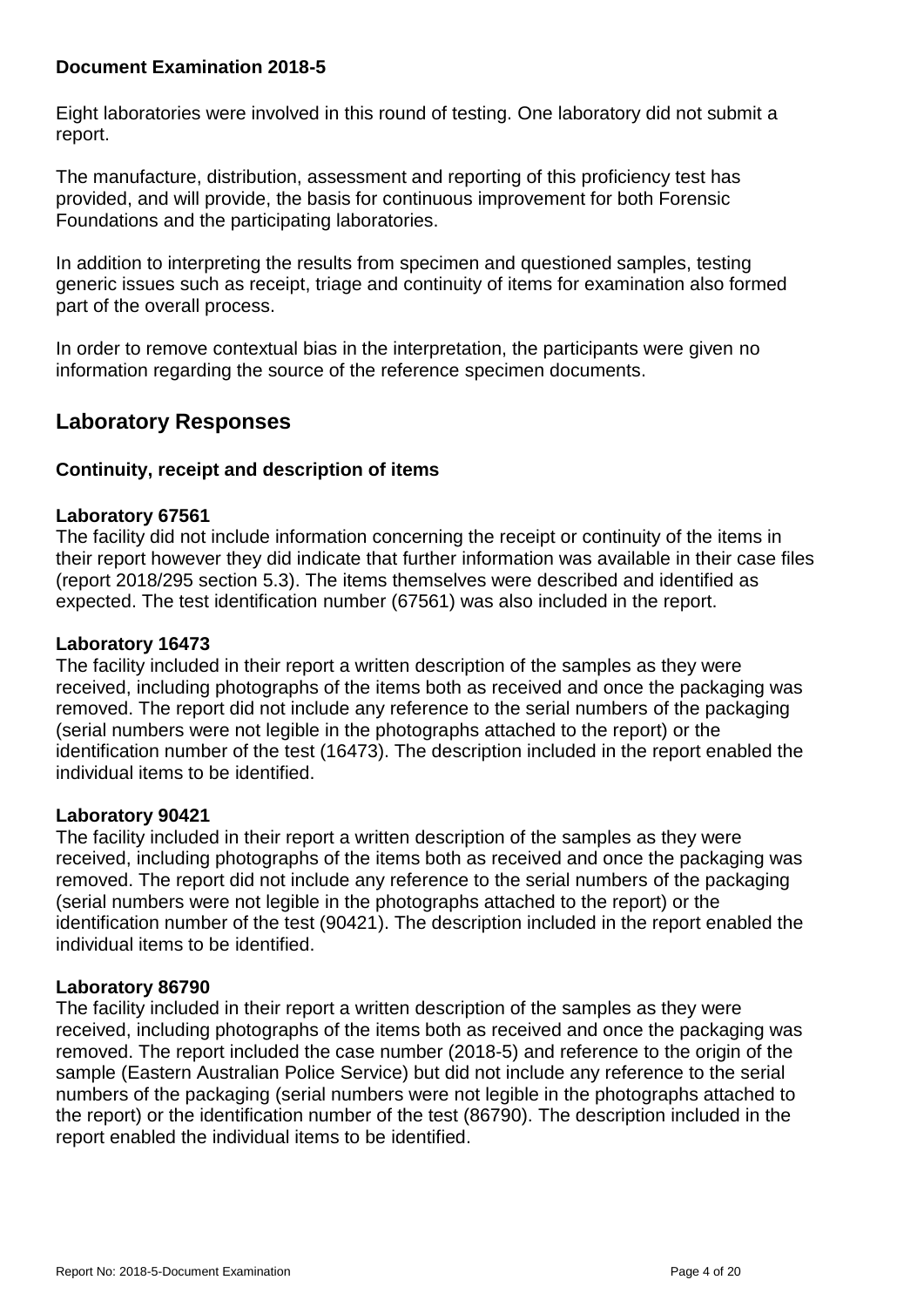#### **Laboratory 49026**

The facility included in their report a written description of the samples as they were received, including photographs of the items as received. The report did not include any reference to the serial numbers of the packaging (serial numbers were not legible in the photographs attached to the report) or the identification number of the test (49026). The description included in the report enabled the individual items to be identified.

#### **Laboratory 55205**

The facility included in their report a written description of the samples as they were received, including photographs of the items both as received and once the packaging was removed. The report included the serial numbers of the packaging, case number (2018-5) and refence to the origin of the sample (Eastern Australian Police Service) but did not include the identification number of the test (55205). The description included in the report enabled the individual items to be identified.

#### **Laboratory 39947**

The facility included in their report a written description of the samples as they were received, including photographs of the items both as received and once the packaging was removed. The report did not include any reference to the serial numbers of the packaging (serial numbers were not legible in the photographs attached to the report) or the identification number of the test (39947). The description included in the report enabled the individual items to be identified.

NOTE: The result sheet provided with the samples was included as part of the information returned to Forensic Foundations. This included a summary of the findings, the serial numbers of the packaging, the Test ID (39947) and the test number (5/2018). The facility also commented in the attached notes that it would normally ask for a minimum of 3 copies of each comparison document and if the report were to be submitted to the court, additional comparison materials would have been requested.

#### **Laboratory 54624**

No report submitted.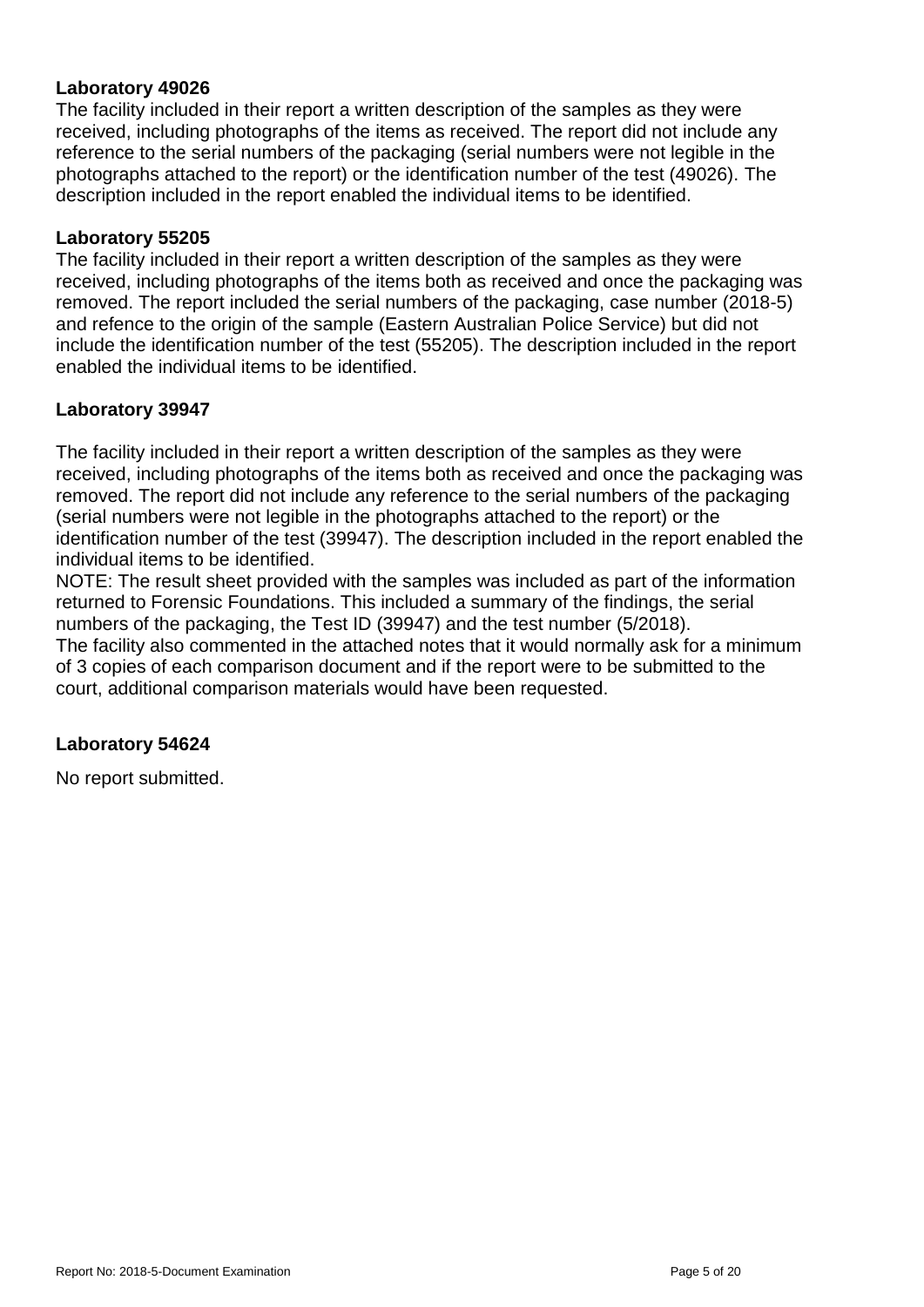#### <span id="page-5-0"></span>**Case Analysis and Interpretation**

When describing our analysis of participant responses, the following terms are used:

- The *'Russell Gibbs document'* refers to the version of the Employment Terms and Conditions received from Russell Gibbs.
- The *'Brian Sampson document'* refers to the version of the Employment Terms and Conditions received from Brian Sampson.
- The specimen documents are described according to the serial number of the machine from which they have been sourced.

#### **Laboratory 67561**

The facility determined that features present on pages  $1 - 3$  of the Russell Gibbs document and page 1 and 3 of the Brian Sampson document were consistent both with each other, and with the samples produced on the Konica Minolta MFD serial number A5C1041018719. The facility correctly concluded that these documents shared a common source.

The facility also determined that features present on page 2 of the Brian Sampson document had been created on a different machine (printer / photocopier) to pages 1 and 3 of the Brian Sampson document. The facility correctly concluded that page 2 of the Brian Sampson document was produced on the Fuji Xerox MFD, serial number 522915.

The facility further concluded, correctly, that page 2 of the Brian Sampson document had been altered, identifying the font used and that there were print misalignment issues, described as: "*The entries 20 days per year and 10 days per year on page two of the Brian Sampson document (Q22) are in a different font (Calibri 14pt or similar) to the rest of the text on this document (Verdana 11 pt or similar). Additionally, both of these entries are misaligned relative to the other text on the page, and to each other. Based on this it is my opinion that these entries are inserted additions."*

#### **Laboratory 16473**

The facility concluded that the pages  $1 - 3$  of the Russell Gibbs document and pages 1 and 3 of the Brian Sampson document were 'identical or of the same product' as the samples produced on the Konica Minolta MFD serial # A5C1041018719 and the samples produced on the Konica Minolta Laser MFD serial # A5C1041018857.It is correct that these pages were produced on the Konica Minolta MFD serial # A5C1041018719,however the evidence does not support that they were produced on the Konica Minolta Laser MFD serial #A5C1041018857.

The facility concluded that page 2 of the Brian Sampson document was 'identical or of the same product' when compared with the samples produced on the Fuji Xerox MFD, serial # 522915. It is correct that page 2 of the Brian Sampson document was produced on the Fuji Xerox MFD, serial # 522915.

The facility further concluded, correctly, that page 2 of the Brian Sampson document had been altered, and a different font was used, described as: *"The printed word on page 2 of QD-2 experienced an alteration of the content on the columns "Paid Holidays" and "Sick Leave/Personal Days", shown by the use of different fonts (design and size) (see the arrows on the attached picture l.b)."*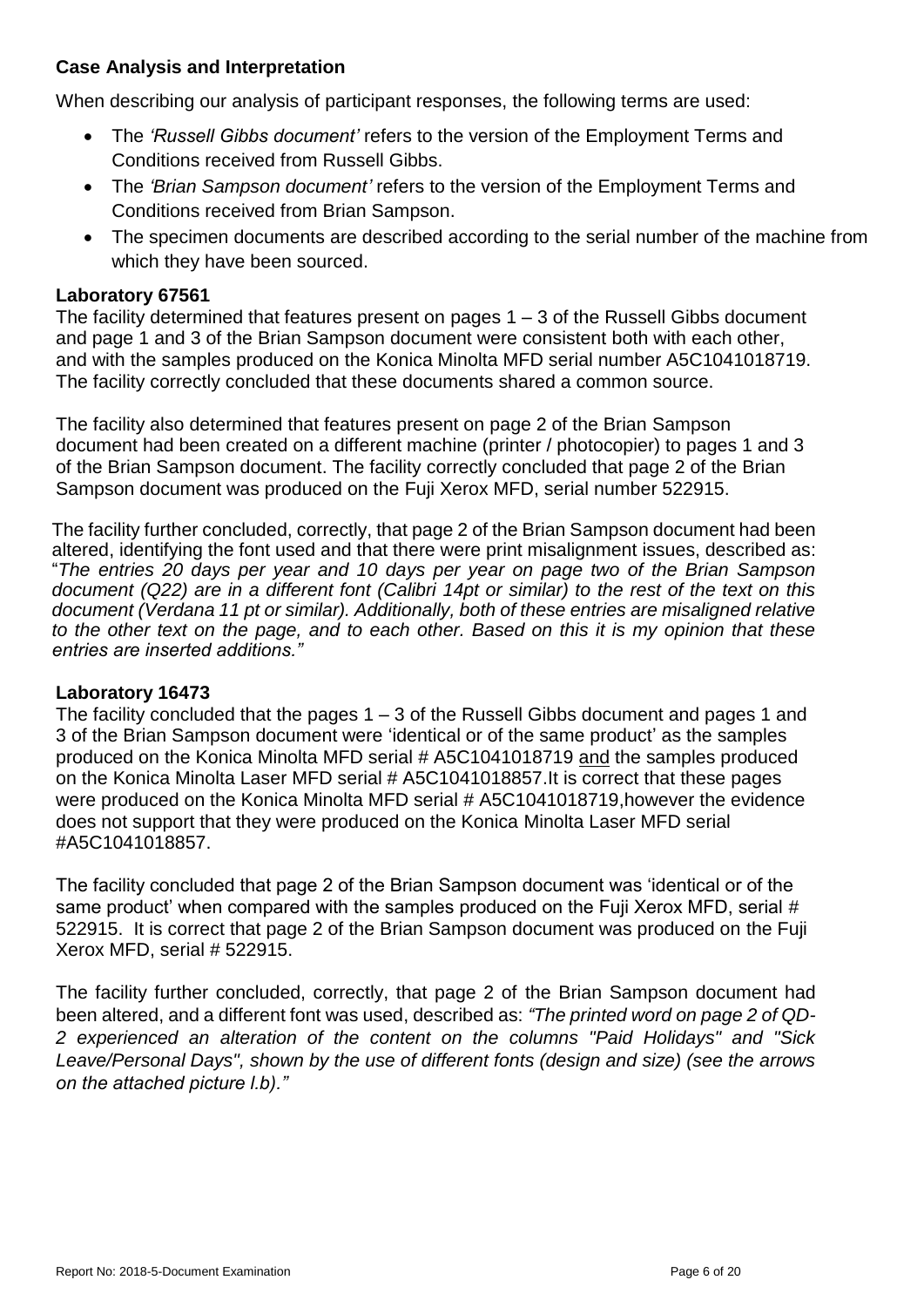#### **Laboratory 90421**

The facility provided a detailed description of each page of the questioned documents.

The facility concluded that the pages  $1 - 3$  of the Russell Gibbs document and pages 1 and 3 of the Brian Sampson document were 'identical or from the same printing technique' as the samples produced on the Konica Minolta MFD serial # A5C1041018719. It is correct that these pages were produced on the Konica Minolta MFD serial # A5C1041018719.

The facility concluded that page 2 of the Brian Sampson document was 'identical or from the same printing technique' when compared with the samples produced on the Fuji Xerox MFD, serial # 522915. It is correct that page 2 of the Brian Sampson document was produced on the Fuji Xerox MFD, serial # 522915.

The facility further concluded, correctly, that page 2 of the Brian Sampson document had been altered and a different font was used, described as:*Superimposition of QDB2 & QDA2 showed misalignment between the two (see pictures no. 7 & 8). Black, red, yellow and blue granules were identified on the surface of the paper (see picture no. 9). Difference in font and font size between the words "20 days per year" and "10 days per year" with all letters and numbers on QDB2 (see picture no. 10).* 

NOTE there is a typographical error on page 2 of the facilities report,{table - row 2, column 2}: "First page should read second page" to be consistent with column 3&4 (QD{A/B}2.This may be due to translation.

#### **Laboratory 86790**

The facility concluded that pages 1 and 3 of the Russell Gibbs document and pages 1 and 3 of the Brian Sampson document were 'identical', and that 'no linkages' were found between these documents and the specimen documents. It is correct that these pages were from the same source, however it is incorrect that the source could not be identified as these pages had been produced on the Konica Minolta MFD serial # A5C1041018719 for which specimen / comparison documents were provided.

The facility did not report on the relationship between page 2 of the Russell Gibbs documents, pages 1 and 3 of the Russell Gibbs document and pages 1 and 3 of the Brian Sampson document. However page 2 of the Russell Gibbs document was also produced on the Konica Minolta MFD serial # A5C1041018719.

The facility concluded that page 2 of the Brian Sampson document was 'printed on a printer identical to the printer' that has produced the Fuji Xerox MFD, serial #522915 samples. It is correct that page 2 of the Brian Sampson document was produced on the Fuji Xerox MFD, serial # 522915.

The facility further concluded that page 2 of the Brian Sampson document had been altered. This was described as: *"On QD2 there were additions to the wordings i.e. "20 days per year*  and 10 days per year" with the same font but different size to the wordings in QD1". It is correct that the alteration has occurred as described, although a different font style had been used for the altered entries.

NOTE 1: There is a typographical error in the facilities report - See Section lll-Examination-B-Comparative Examination Between QD1 and QD2, part 1d, line 4:"QG1" should read QD1.

NOTE 2:Brian Sampson is identified in the facilities report as 'Grem Simpson' and 'Benar Simpson', these may be a typographical error or due to translation.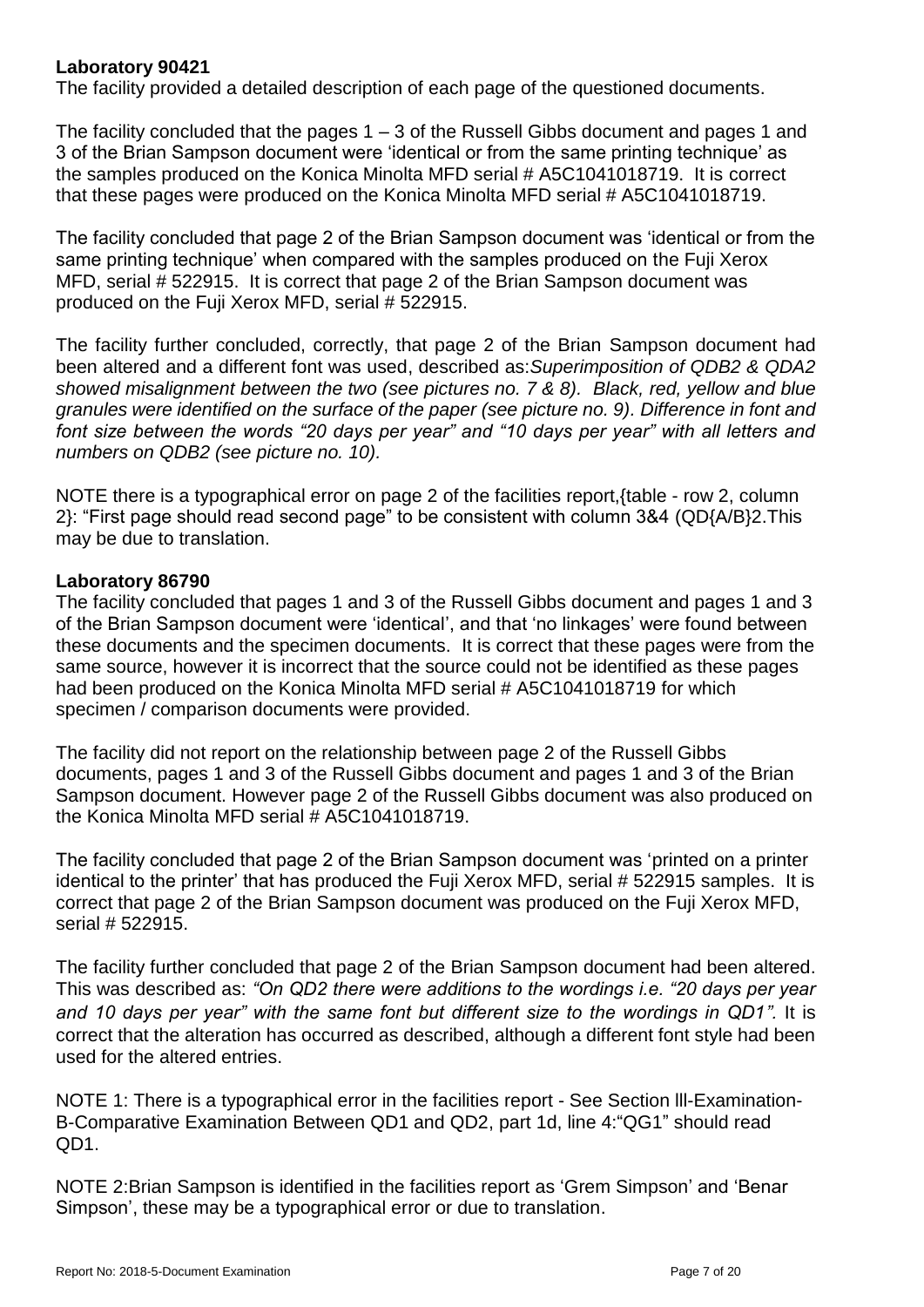NOTE 3: The date at the commencement of the report is recorded as '7 January 2018', this should read '7 January 2019'.

#### **Laboratory 49026**

The facility provided a detailed description of each page of the questioned documents.

The facility concluded that the pages  $1 - 3$  of the Russell Gibbs document and pages 1 and 3 of the Brian Sampson document were 'identical' with the samples produced on the Konica Minolta MFD serial # A5C1041018719. It is correct that these pages were produced on the Konica Minolta MFD serial # A5C1041018719.

The facility concluded that page 2 of the Brian Sampson document was 'identical' to the comparison documents produced on the Fuji Xerox MFD, serial # 522915. It is correct that page 2 of the Brian Sampson document was produced on the Fuji Xerox MFD, serial # 522915.

The facility did not report that the Brian Sampson document had been altered.

#### **Laboratory 55205**

The facility concluded that pages  $1 - 3$  of the Russell Gibbs document and pages 1 and 3 of the Brian Sampson document were 'of the same printed product', and that no connection could be made between these documents and the specimen documents. It is correct that these pages were from the same source, however it is incorrect that the source could not be identified as these pages had been produced on the Konica Minolta MFD serial # A5C1041018719 for which specimen / comparison documents were provided.

The facility concluded that page 2 of the Brian Sampson document was 'identical' with the Fuji Xerox MFD, serial # 522915 specimens. It is correct that page 2 of the Brian Sampson document was produced on the Fuji Xerox MFD, serial # 522915.

The facility further concluded, correctly, that page 2 of the Brian Sampson document had been altered. This was described as: *The typed numbers on page 2 of QB2 "20 days per year' and "10 days per year" are different to the other typed numbers. The typed letters on page 2 of QB2 "20 days per year" and "10 days per year" are different to the other typed letters".* 

#### **Laboratory 39947**

The facility concluded that pages  $1 - 3$  of the Russell Gibbs document and pages 1 and 3 of the Brian Sampson document were 'identical', and that they were not connected to the specimen documents. It is correct that these pages were from the same source, however it is incorrect that the source could not be identified as these pages had been produced on the Konica Minolta MFD serial # A5C1041018719 for which specimen / comparison documents were provided.

The facility concluded that page 2 of the Brian Sampson document was 'identical' with the Fuji Xerox MFD, serial # 522915 specimens. It is correct that page 2 of the Brian Sampson document was produced on the Fuji Xerox MFD, serial # 522915.

The facility did not report that the Brian Sampson document had been altered.

#### **Laboratory 54624**

Nil response.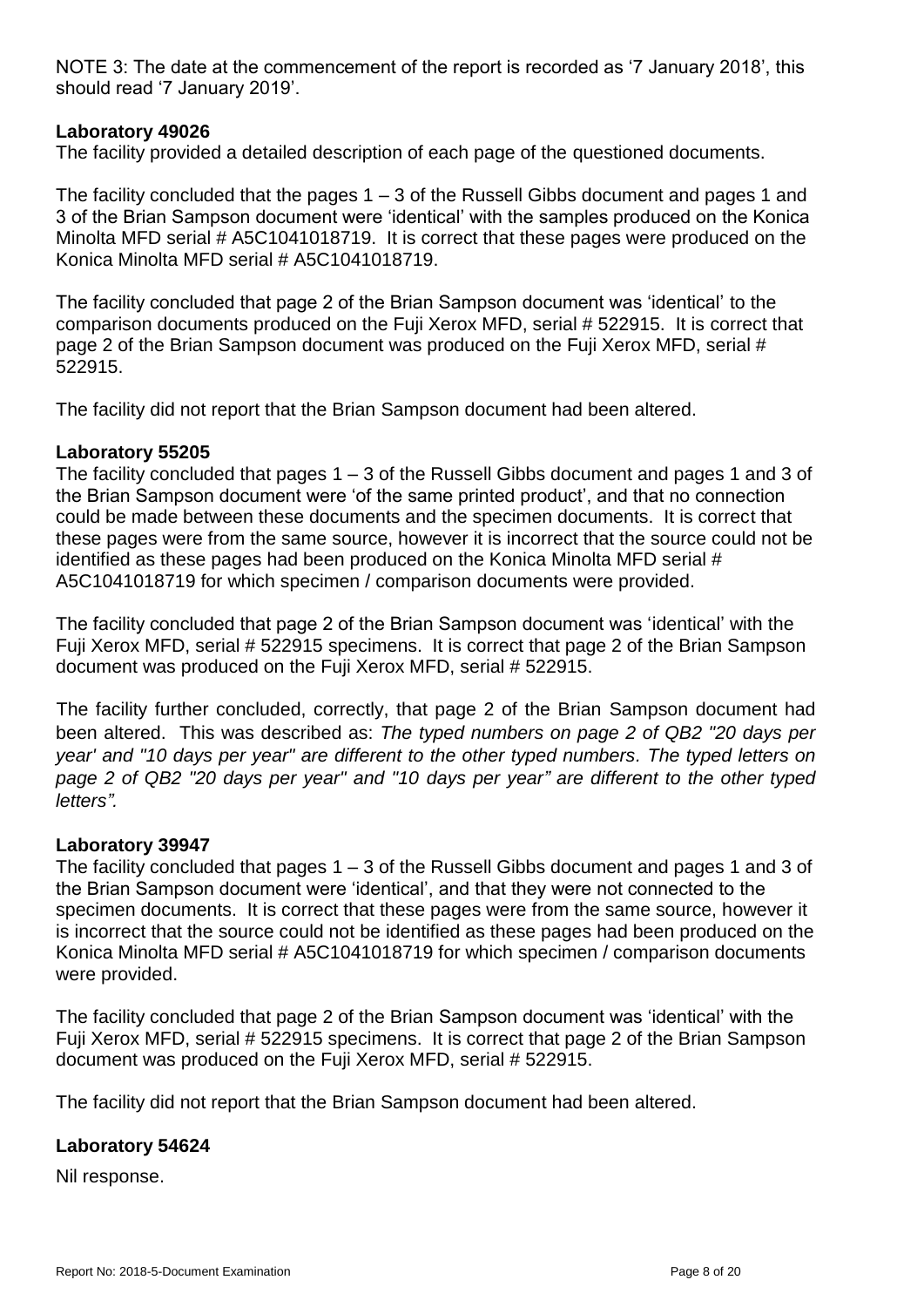### <span id="page-8-0"></span>**Conclusion and Summary of Test**

The aim of this test was to examine the end-to-end forensic examination and analysis process. To minimise extraneous elements influencing the interpretation, limited contextual information was provided to the participating laboratories.

Items were sealed in tamper evident bags and included descriptors (serial Numbers and sample identification) for continuity purposes. A deliberate alteration was made to the collection date on the evidence bags, this was not identified in any of the reports.

The test items comprised of two questioned documents referred to as the Russell Gibbs document (Q1) and the Brian Sampson document (Q2). Each of these documents consisted of three sheets of paper, all of which were created on the same printer.

Page 2 of Q2 was manually altered (in the form of a physical cut and paste) and reprinted on a different printer to that used originally. This altered page 2 replaced the original page 2.

Five sets of specimen pages were provided for comparison purposes. These were sourced from five different printers, two of these having been those used to print the questioned documents.

It is expected that responses to the following propositions (or similarly worded propositions) are provided:

- a) Do documents Q1 and Q2 display similar, or different, information; and
- b) Is, or is there not, evidence of alteration to the Q1 and / or Q2 document; and
- c) Is, or is there not, an association between the Q1 and Q2 documents and the provided specimen printed documents.

In summary, the responses should outline that the evidence supports the following conclusions:

- a) Page 2 of Q1 and Q2 have different printed information; and
- b) Page 2 of Q2 has been altered; and
- c) Page 2 of Q2 has been created on a different printer to that used to produce Q1 and pages 1 and 3 of Q2.
- d) Pages 1 3 of Q1 and pages 1 and 3 of Q2 have been generated from a common source with the specimen pages from the Konica Minolta MFD serial # A5C1041018719 printer; and
- e) Page 2 of Q2 has been generated from a common source with the specimen pages from the Fuji Xerox MFD serial # 522915 printer.

Facilities67561, 55205, 86790, 90421 and 16473 correctly identified that page 2 of Q2 was altered, containing different information to page 2 of Q1 and a different printer was used. Facilities 39947 and 49026 reported that a different printer had been used. The majority of facilities identified which printers (referencing the specimen printed documents provided) had been used to produce the documents.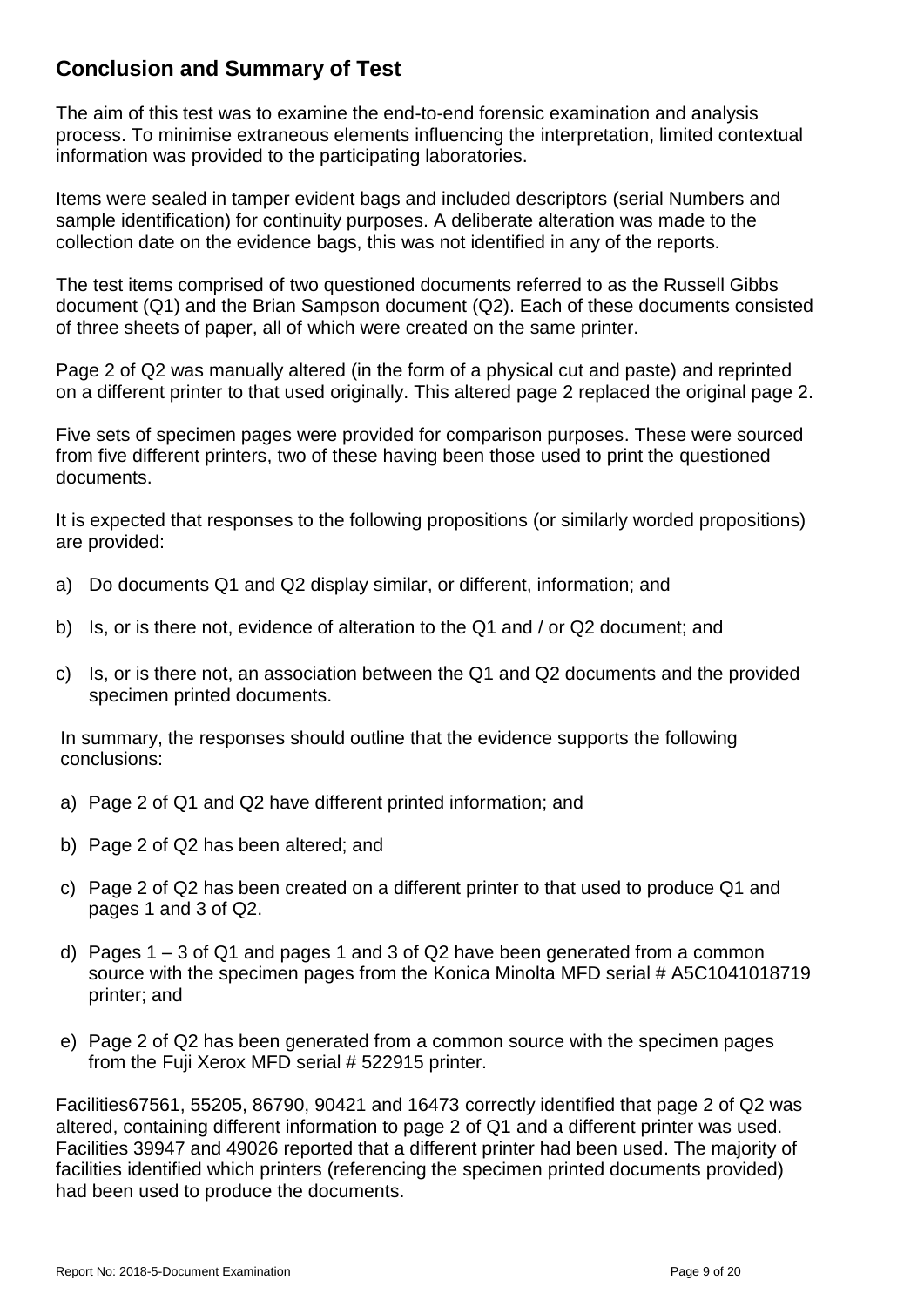### <span id="page-9-0"></span>**Comments to Test Recipients**

Only one facility included sufficient information in their report to provide a complete chain of custody: i.e. by including the serial number of packaging as received and a detailed description of the samples and identification of the originating service. It must be noted that a number of facilities referenced their case files which may have included this information (Forensic Foundations did not seek clarification of the information included in these case files).

All facilities correctly identified that page 2 of Q2 (Brian Sampson) was printed using the Fuji Xerox serial # 522915 printer and four facilities identified that the un-altered pages where printed using Konica Minolta serial # AC1041018719 printer. Three facilities incorrectly stated that there was no association between the un-altered pages and any of the specimen documents.

One facility also reported that there was possibly an association between the un-altered pages and specimen S2 (Konica Minolta A5C10411018857).

Five facilities identified that page 2 of Q2 (Brian Sampson) had been altered and what had been altered. Four of these facilities reported that the font/size had been changed and one facility reported the (correct) font and size of both the original documents and the altered section. Two facilities did not report that the document had been altered.

It should be commented that although six of the facilities did not include the Test ID (Facility Identification) as provided by Forensic Foundations in their report, two of them included the Case ID (2018-5) and the originating organisation (Eastern Australian Police Service).One of these also included the serial numbers of the packaging as received. One facility included additional documents referencing this information (including the Test ID). Under normal circumstances where the anonymity of facilities was not a consideration, this information, along with the name of the testing facility and the sample information contained in the report would have been sufficient to identify the samples.

Four facilities did not include any traceable reference to the originating organisation (Eastern Australian Police Service, 2018-5 or Test ID) in their report.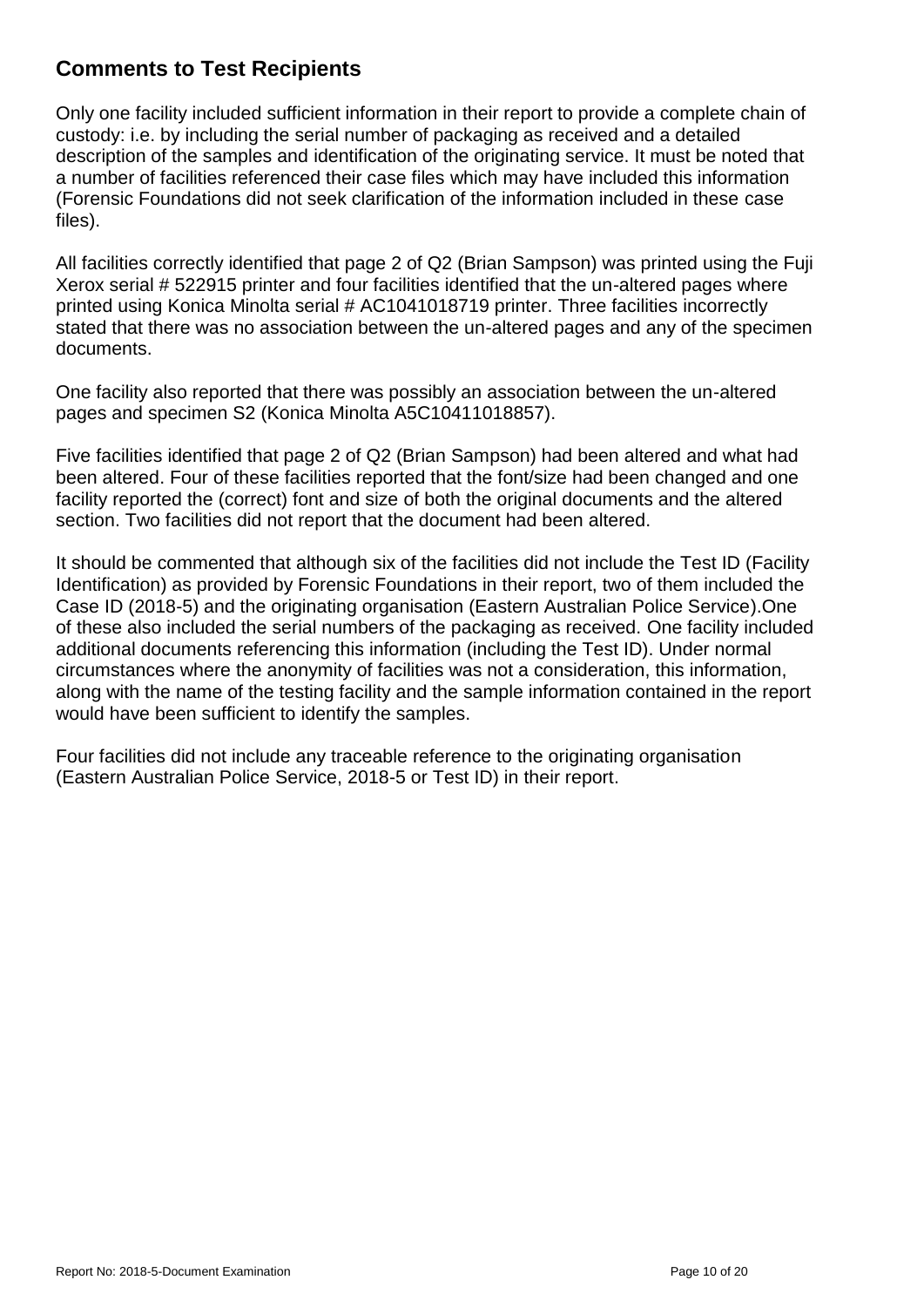## <span id="page-10-0"></span>**APPENDIX A Form No WEF-03-A Proficiencytesting@forensicfoundations**

### **PROGRAM PLAN**

| Program               | <b>Document Examination</b>                                                                                     |                             |  |
|-----------------------|-----------------------------------------------------------------------------------------------------------------|-----------------------------|--|
| Round                 | 2018-5                                                                                                          |                             |  |
|                       |                                                                                                                 |                             |  |
| <b>Advisory Group</b> |                                                                                                                 |                             |  |
| Program               | Dale Parsell                                                                                                    |                             |  |
| <b>Coordinator</b>    | <b>Manager, Quality Services</b>                                                                                |                             |  |
| <b>/Technical</b>     | <b>Forensic Foundations</b>                                                                                     |                             |  |
| <b>Manager</b>        | PO Box 2279                                                                                                     |                             |  |
|                       | North Ringwood, 3134                                                                                            |                             |  |
| <b>Discipline</b>     | John McGinn & Tonya Trubshoe                                                                                    |                             |  |
| specific expert(s)    |                                                                                                                 |                             |  |
| Provider(s)           | Initial sample<br>Test design, data                                                                             |                             |  |
|                       | collection, report writing                                                                                      | manufacture, test           |  |
|                       |                                                                                                                 | design, data review,        |  |
|                       |                                                                                                                 | report writing              |  |
|                       | <b>Forensic Foundations</b>                                                                                     | <b>Document Examination</b> |  |
|                       | PO Box 2279                                                                                                     | <b>Solutions Pty Ltd</b>    |  |
|                       | North Ringwood,                                                                                                 | PO Box 7317                 |  |
|                       | Victoria 3134                                                                                                   | Karawara, Western           |  |
|                       |                                                                                                                 | Australia 6152              |  |
|                       |                                                                                                                 |                             |  |
|                       | Sample distribution to government facilities within                                                             |                             |  |
|                       | Australia &ESR by NIFS 637 Flinders St Docklands                                                                |                             |  |
| Aims/Objectives       | The aim of the program is to assess the laboratories'                                                           |                             |  |
|                       | ability to examine machine generated documents for<br>signs of alteration and to determine if the printers used |                             |  |
|                       |                                                                                                                 |                             |  |
|                       | to generate the documents can be identified.                                                                    |                             |  |
| <b>Purpose</b>        | To assist the laboratories by ensuring their                                                                    |                             |  |
|                       | methods/procedures are performing adequately.                                                                   |                             |  |
|                       |                                                                                                                 |                             |  |
| <b>Program Design</b> |                                                                                                                 |                             |  |
| Number of             | 1                                                                                                               |                             |  |
| Rounds                |                                                                                                                 |                             |  |
| Number and type       | 2 x questioned documents and 5 x specimen                                                                       |                             |  |
| of samples            | documents. All documents machine generated                                                                      |                             |  |
| Scenario              |                                                                                                                 |                             |  |
| Sample size/          | Between them, the two subject documents will be                                                                 |                             |  |
| volume                | created using at least two home / office printing devices,                                                      |                             |  |
|                       | with one of the documents incorporating some form of<br>alteration. Questioned and sample documents will        |                             |  |
|                       |                                                                                                                 |                             |  |
|                       | include numerous features that will allow for examination                                                       |                             |  |
|                       | and identification.                                                                                             |                             |  |
| Range of              | The expected answers include identification of source                                                           |                             |  |
| values/assigned       | printers and alterations to the printed information                                                             |                             |  |
| values                |                                                                                                                 |                             |  |
| Traceability/origin   | See above                                                                                                       |                             |  |
| of assigned values    |                                                                                                                 |                             |  |
| Design and            | The documents will contain sufficient detail to allow for a                                                     |                             |  |
| Methods               | comprehensive examination. See Appendix A1                                                                      |                             |  |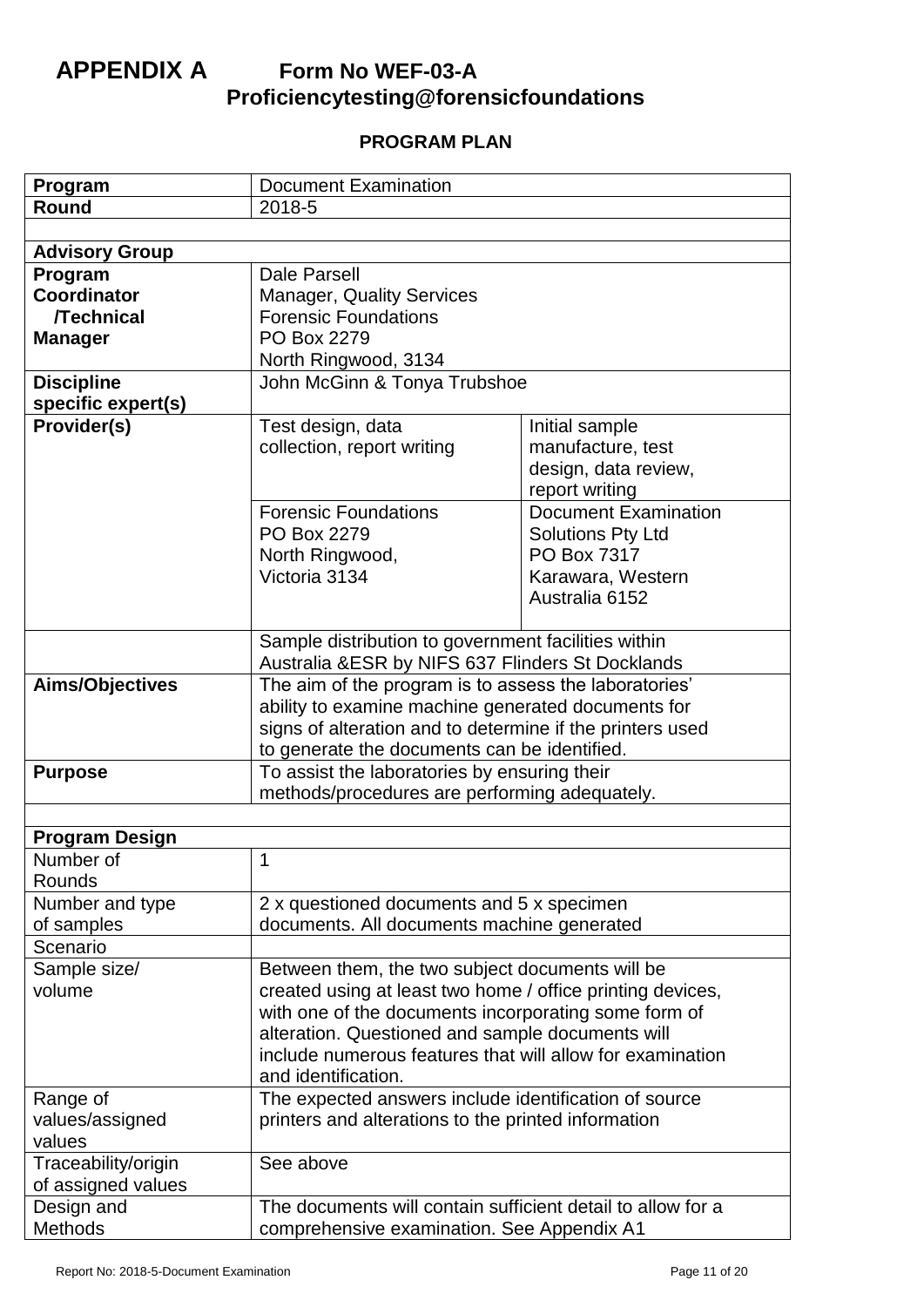| <b>Selection Criteria</b>                                               | The devices and the method of alteration will be chosen     |  |  |
|-------------------------------------------------------------------------|-------------------------------------------------------------|--|--|
|                                                                         | to allow for a "real life" scenario that requires numerous  |  |  |
|                                                                         | examinations to form an opinion.                            |  |  |
| <b>Potential Major</b>                                                  | Failure to identify alteration of documents, failure to     |  |  |
| identify printing devices used to create documents,<br>Sources of Error |                                                             |  |  |
|                                                                         | failure to exclude printing devices not used to create      |  |  |
|                                                                         | documents, and failure to provide overall opinions.         |  |  |
|                                                                         |                                                             |  |  |
| <b>Participants</b>                                                     | <b>Forensic Document Examiners</b>                          |  |  |
| <b>NA</b><br><b>Reporting</b>                                           |                                                             |  |  |
| Criteria,                                                               |                                                             |  |  |
| <b>Accuracy</b>                                                         |                                                             |  |  |
| <b>Analysis</b>                                                         | Correctly identify altered documents, correctly identify    |  |  |
|                                                                         | printing devices used to create a document. Examiner        |  |  |
|                                                                         | should be able to identify a specific printing device using |  |  |
|                                                                         | the bitmap dots and sometimes trash marks or device         |  |  |
|                                                                         | defects if obvious or large. The examiner should also be    |  |  |
|                                                                         | able to identify broad groups of printing devices.          |  |  |

| <b>Pre-testing</b>                       |                                                                                                                                                                                                                           |  |
|------------------------------------------|---------------------------------------------------------------------------------------------------------------------------------------------------------------------------------------------------------------------------|--|
| Homogeneity<br>Testing and<br>criteria   | Validation samples will be examined prior to shipment to<br>ensure homogeneity. There may be minor variation in<br>the print quality between tests, but this will not affect the<br>ability to examine and form opinions. |  |
| <b>Stability Testing</b><br>and criteria | Printed documents are inherently stable. Retention and<br>validation samples will be produced as per method<br>attached. (See Appendix A1)                                                                                |  |
| <b>Technical Review (internal)</b>       |                                                                                                                                                                                                                           |  |
| Participant<br><b>Instructions</b>       | Provide copy of Instructions and evidence of Technical<br><b>Review</b>                                                                                                                                                   |  |
| <b>Results Sheet</b>                     | Provide copy of Results Sheet and evidence of<br><b>Technical Review</b>                                                                                                                                                  |  |
| Report                                   | Include copy of Report and evidence of Technical<br><b>Review</b>                                                                                                                                                         |  |

| <b>Sample Preparation</b> |                                            |
|---------------------------|--------------------------------------------|
| <b>Special Conditions</b> | Nil                                        |
| Storage                   | Plastic sleeves in a drawer or cupboard    |
| requirements              |                                            |
| <b>Distribution</b>       | Distributed via Forensic Foundations       |
| requirements              |                                            |
| Sample checks             | See file                                   |
|                           |                                            |
| <b>Program Dates</b>      |                                            |
| <b>Invitation letter</b>  | 1 <sup>st</sup> February 2018              |
| Sample                    | First week October 2018                    |
| distribution              |                                            |
| Results due               | 7 <sup>th</sup> December 2018              |
| Manufacturing             | January 2019 (Delayed due to late orders). |
| Information to be         |                                            |

sent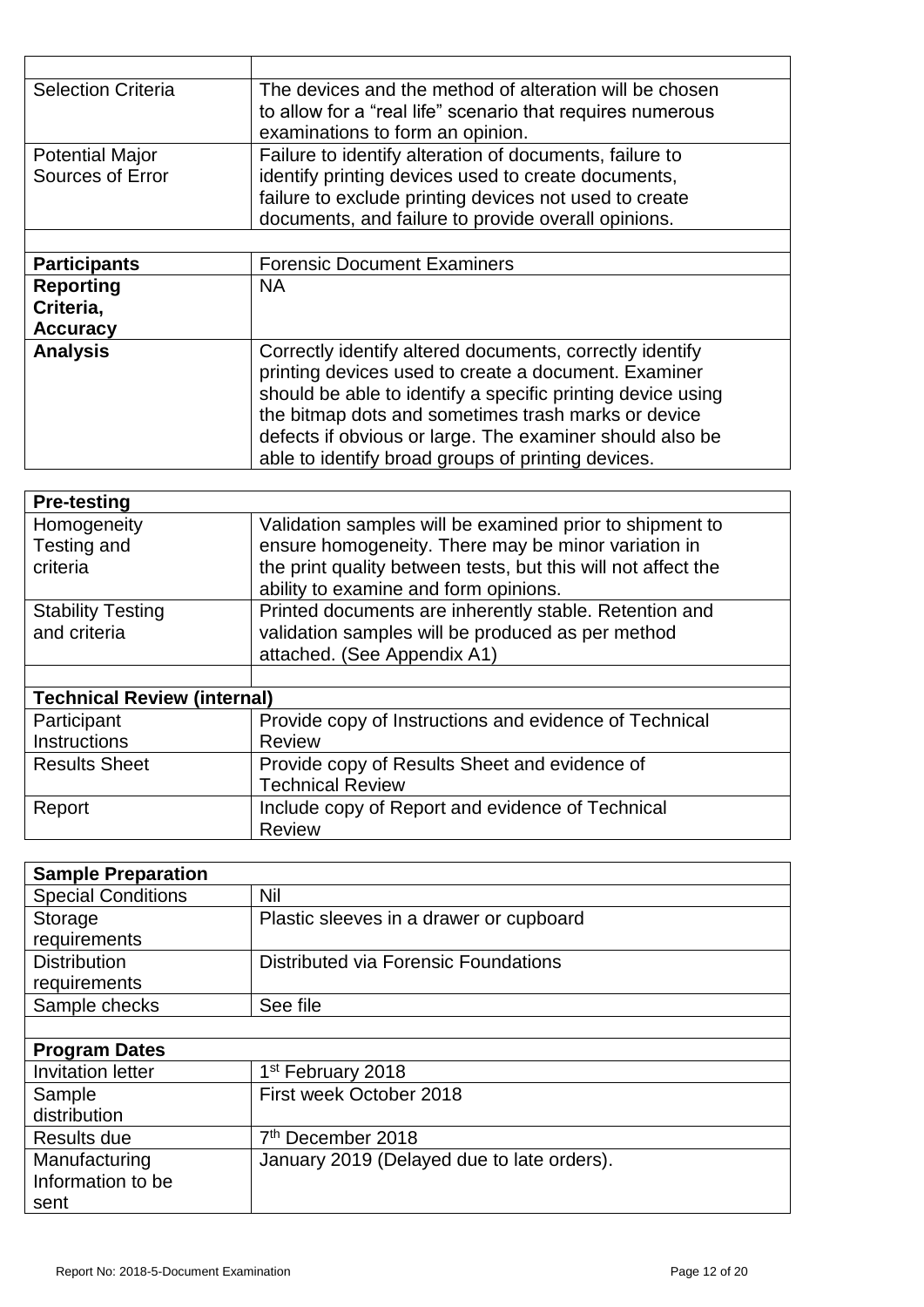| Final report due<br>date    | First week February 2019 (Delayed due to late orders)                                                         |
|-----------------------------|---------------------------------------------------------------------------------------------------------------|
|                             |                                                                                                               |
| <b>Statistical Analysis</b> |                                                                                                               |
| Homogeneity                 | The need for homogeneity testing will be assessed once                                                        |
| Testing                     | the results have been submitted. It is not expected that<br>statistical homogeneity testing will be required. |
| <b>Stability Testing</b>    | <b>NA</b>                                                                                                     |
| Data Entry                  | Include evidence of data entry checks in file                                                                 |
|                             |                                                                                                               |
| Review by                   | <b>NA</b>                                                                                                     |
| Statistician                |                                                                                                               |
|                             |                                                                                                               |
| <b>Reporting</b>            |                                                                                                               |
| Report No:                  | 2018-5                                                                                                        |
| Master copy                 | Reports folder                                                                                                |
| Availability                | Website                                                                                                       |

## **Program Coordinator: DGP**

**Date: 1/8/2018** 

**Result data input by: DGP** 

**Data checked by: KAD**

**Statistics and report collated by: DGP** 

**Report checked by: KAD**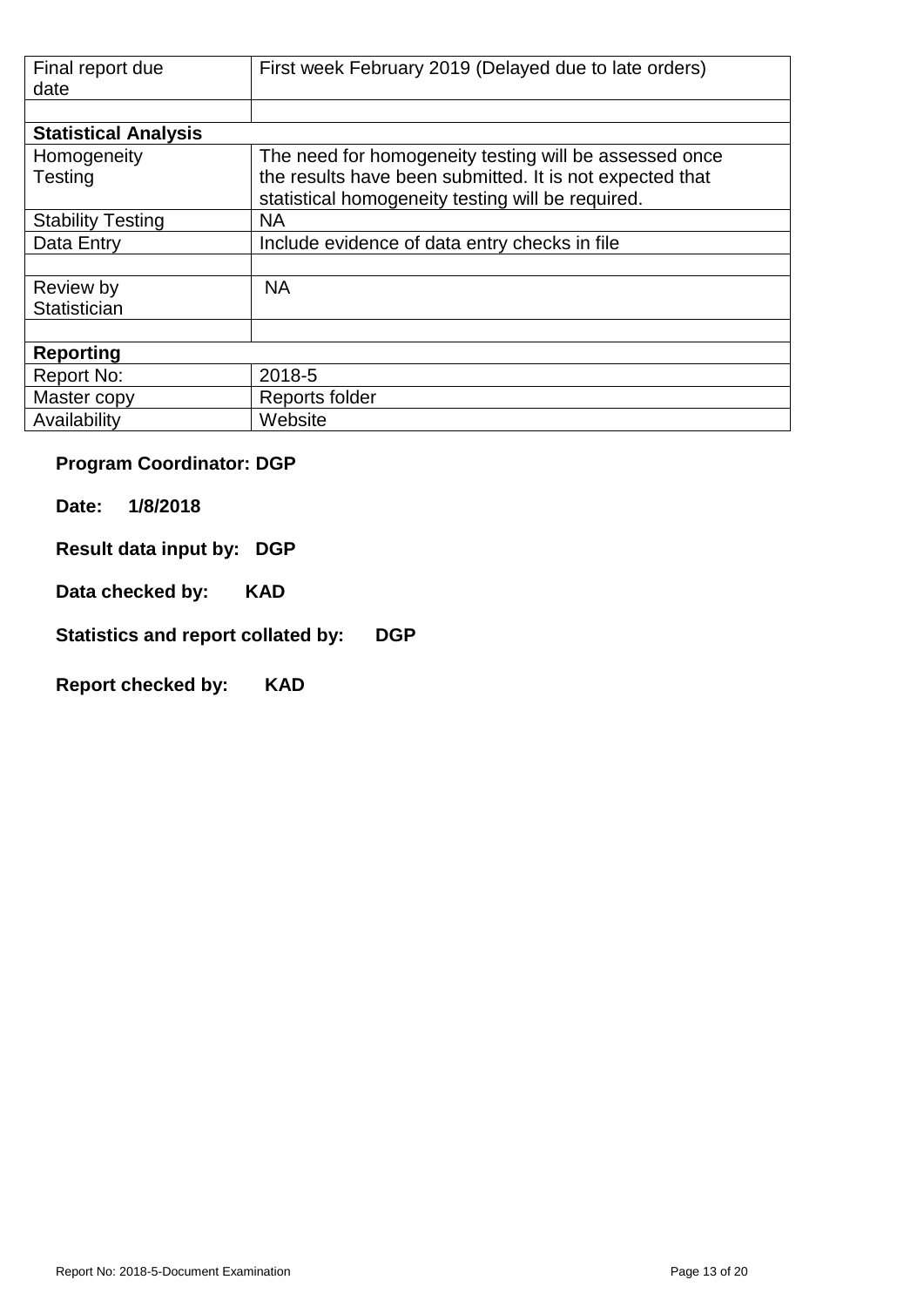#### **APPENDIX A1**

#### **SAMPLE PREPARATION**

#### Methodology

Examination of machine generated documents for signs of alteration, and to determine source printers.

#### Subject documents

A 3 page terms and conditions document will be created as a source document, using a B/W laser printer. A copy of this document will be provided as is.

Another copy of the contract will be provided, with a page substitution of one page, which will contain a physical cut and paste alteration and be photocopied using a colour laser MFD.

Single page specimen will be copied or printed on five machines to be provided as specimen for comparison. The machines will include those used to print the contracts and the substituted page, and three other unrelated machines (both laser and inkjet).

#### Production of documents

Source documents, both questioned and specimen, will be printed / copied on various laser and inkjet printers or copiers.

#### Production of substrate

All documents will be printed with standard 80gsm white copy paper. All documents printed using the one machine will contain paper from the same ream.

#### Production of test items

The documents will be printed / copied in the following order:

Retention sample Validation sample Test item Test item Retention sample Validation sample Test item Test item Retention sample Validation sample Test item Test item Retention sample Validation sample Test item Test item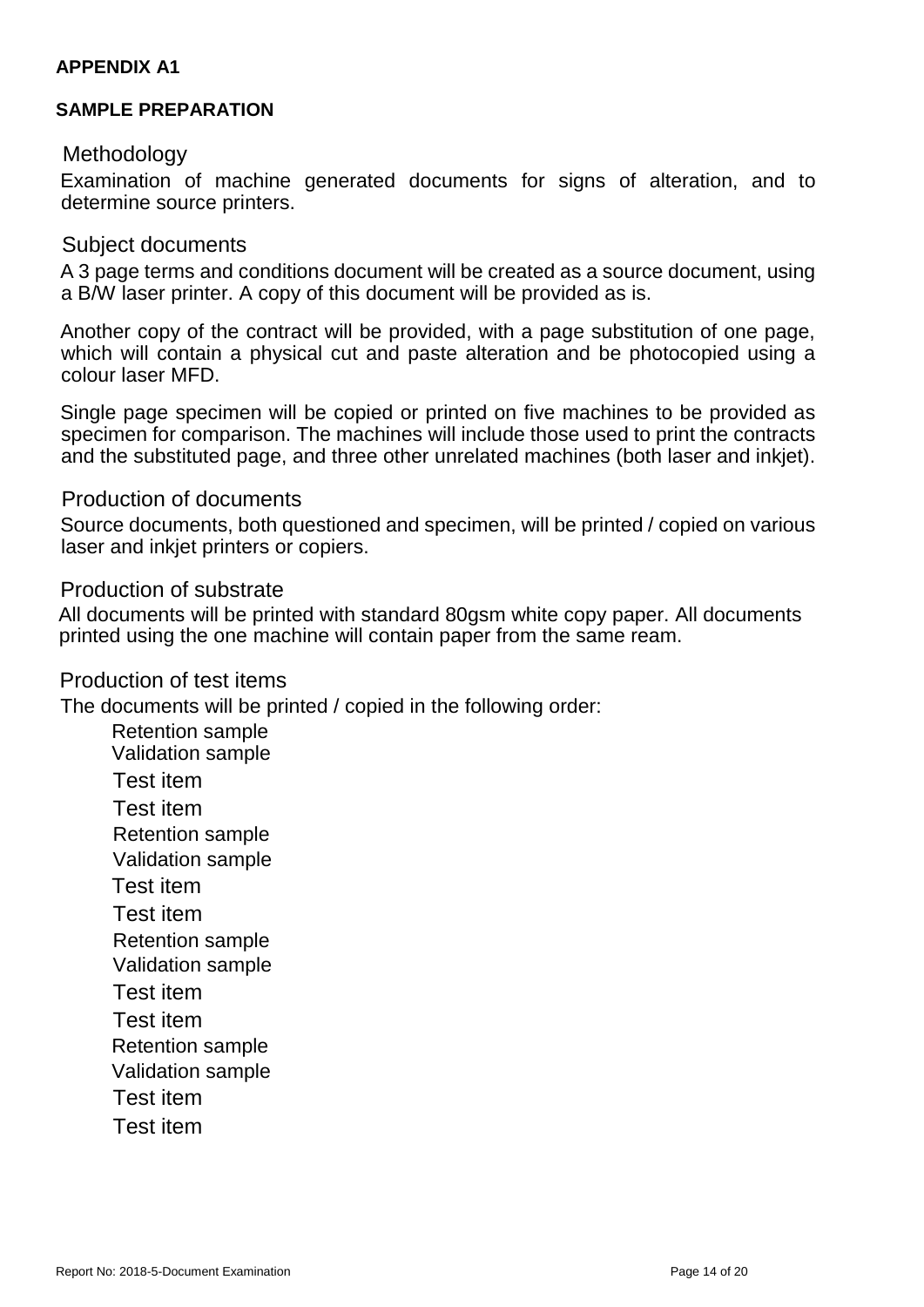The validation samples (or a number of them) will be tested before shipment to ensure that there has been consistency in the printing defects / trash marks/ codes etc.

#### Test items

1 x printed contract, unaltered

1 x printed contract, one page substituted with a copy of an altered page

1 x specimen page, printed by the same printer that printed the unaltered contract

1 x specimen page, printed by the same printer / copier that printed the substituted page

1 x specimen page, printed / copied by an unrelated printer (x3 different printers).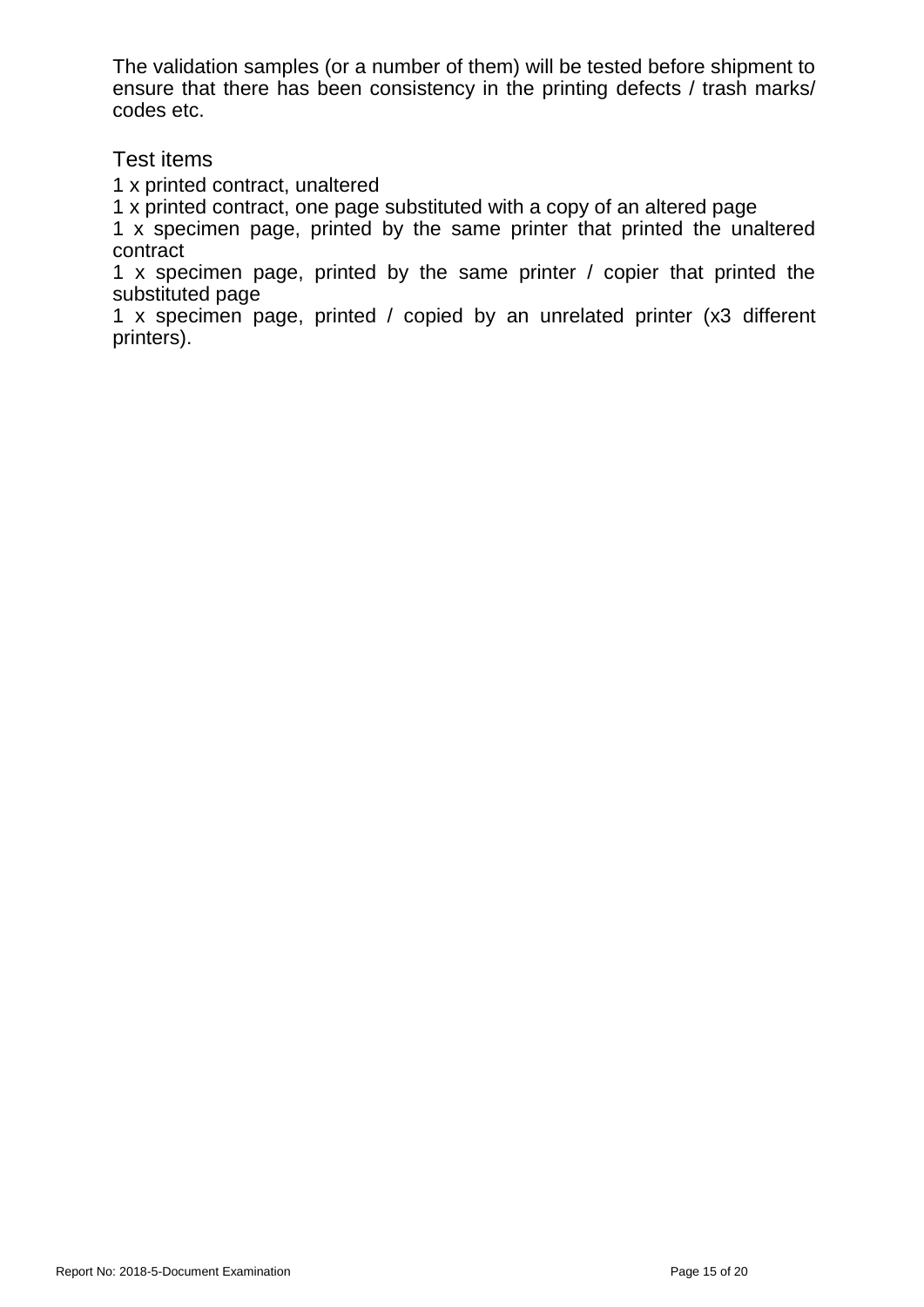<span id="page-15-0"></span>



# **Proficiencytesting@forensicfoundations**

### **Forensic Document Examination 5/2018**

Thank you for participating in this Proficiency Test. We hope that you find this test useful and welcome any feedback which can be used in the design of further tests.

In addition to this exercise being a test of your laboratory procedures using controlled items, we also anticipate that it will enable participants to evaluate the quality of their analytical results against those from other laboratories and observe how other laboratories express their opinions or advice to clients. To enable this, we request that participants submit the following:

- An outline of the methodology used; and
- Their opinion in the format that they would provide to court.

Attached you will find the case 'Examination Request and Item Submission' form and the test commences with the receipt of the items followed by your routine processes- item description, examination, analysis and interpretation. The information submitted to the laboratory on the examination request form will direct what testing needs to be undertaken. Please use the attached results sheets. Additional pages may be added if required.

The attached results sheets should be returned to Forensic Foundations by 18thJanuary 2019.

Qualitative feedback will be provided to participants. Feedback will be both participant-specific (i.e., whether a particular laboratory "got the right answer") and group specific (e.g., which techniques seemed to perform better than others).

Following the conclusion of the testing participants will be advised of the expected results and details regarding the production of the test.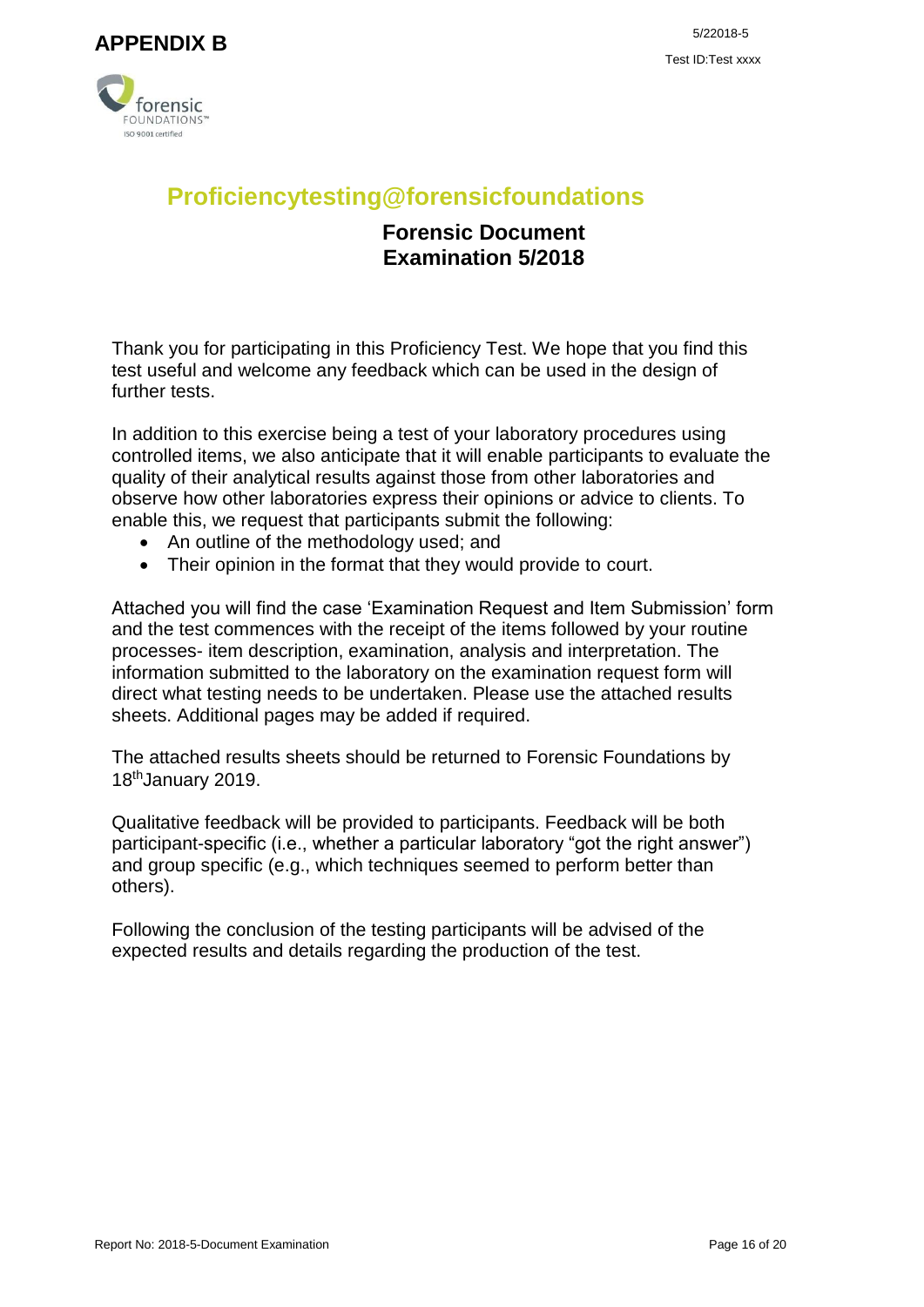#### <span id="page-16-0"></span>**APPENDIX C**

# PROFICIENCYTESTING@FORENSICFOUNDATIONS

# EXAMINATION REQUEST AND ITEM **SUBMISSION**



| <b>OFFENCE:</b>                                                              | Fraud                                                                                |  |  |  |
|------------------------------------------------------------------------------|--------------------------------------------------------------------------------------|--|--|--|
| <b>DATE OF OFFENCE</b>                                                       | Unknown but between 5 <sup>"</sup> February and                                      |  |  |  |
|                                                                              | 7 <sup>"</sup> September 2018                                                        |  |  |  |
|                                                                              | <b>BRIEF STATEMENT OF FACTS</b>                                                      |  |  |  |
|                                                                              | Brian Sampson was employed by Russell Gibbs. His employment commenced                |  |  |  |
|                                                                              | on 5 <sup>th</sup> February 2018. Mr Sampson applied for leave, Mr Gibbs disputed Mr |  |  |  |
|                                                                              | Sampson's entitlement to leave. Their respective copies of the "Employment           |  |  |  |
|                                                                              | Terms and Conditions" were compared and found to be different. Both parties          |  |  |  |
|                                                                              | allege they have their original copy of the Employment Terms and Conditions,         |  |  |  |
| agreed to in February.                                                       |                                                                                      |  |  |  |
|                                                                              | <b>ITEM SUBMITTED FOR EXAMINATION</b>                                                |  |  |  |
|                                                                              | Item 1 – Copy of "Employment Terms and Conditions" obtained from Russell             |  |  |  |
| Gibbs                                                                        |                                                                                      |  |  |  |
|                                                                              | Item 2 – Copy of "Employment Terms and Conditions" obtained from Brian               |  |  |  |
| Sampson                                                                      |                                                                                      |  |  |  |
| Item 3 - Two specimen photocopies each from:                                 |                                                                                      |  |  |  |
| Konica Minolta laser MFD serial number A5C1041018719 on 11 <sup>th</sup>     |                                                                                      |  |  |  |
| September 2018                                                               |                                                                                      |  |  |  |
| Konica Minolta laser MFD serial number A5C1041018857 on 11 <sup>th</sup>     |                                                                                      |  |  |  |
| September 2018                                                               |                                                                                      |  |  |  |
| Epson Inkjet MFD serial number X467000797 on 11 <sup>th</sup> September 2018 |                                                                                      |  |  |  |
| Konica Minolta laser MFD serial number A5C1041018715 on 11 <sup>th</sup>     |                                                                                      |  |  |  |
| September 2018                                                               |                                                                                      |  |  |  |
| Fuji Xerox MFD serial number 522915 on 11 <sup>th</sup> September 2018       |                                                                                      |  |  |  |
| <b>EXAMINATION REQUESTED</b>                                                 |                                                                                      |  |  |  |
| An examination and comparison of the two "Employment Terms and<br>$\bullet$  |                                                                                      |  |  |  |
| Conditions" documents                                                        |                                                                                      |  |  |  |
|                                                                              | A comparison of the two "Employment Terms and Conditions"                            |  |  |  |
|                                                                              | documents and specimen photocopies provided, to determine whether                    |  |  |  |
|                                                                              | there is, or is not, a nexus between any of the documents.                           |  |  |  |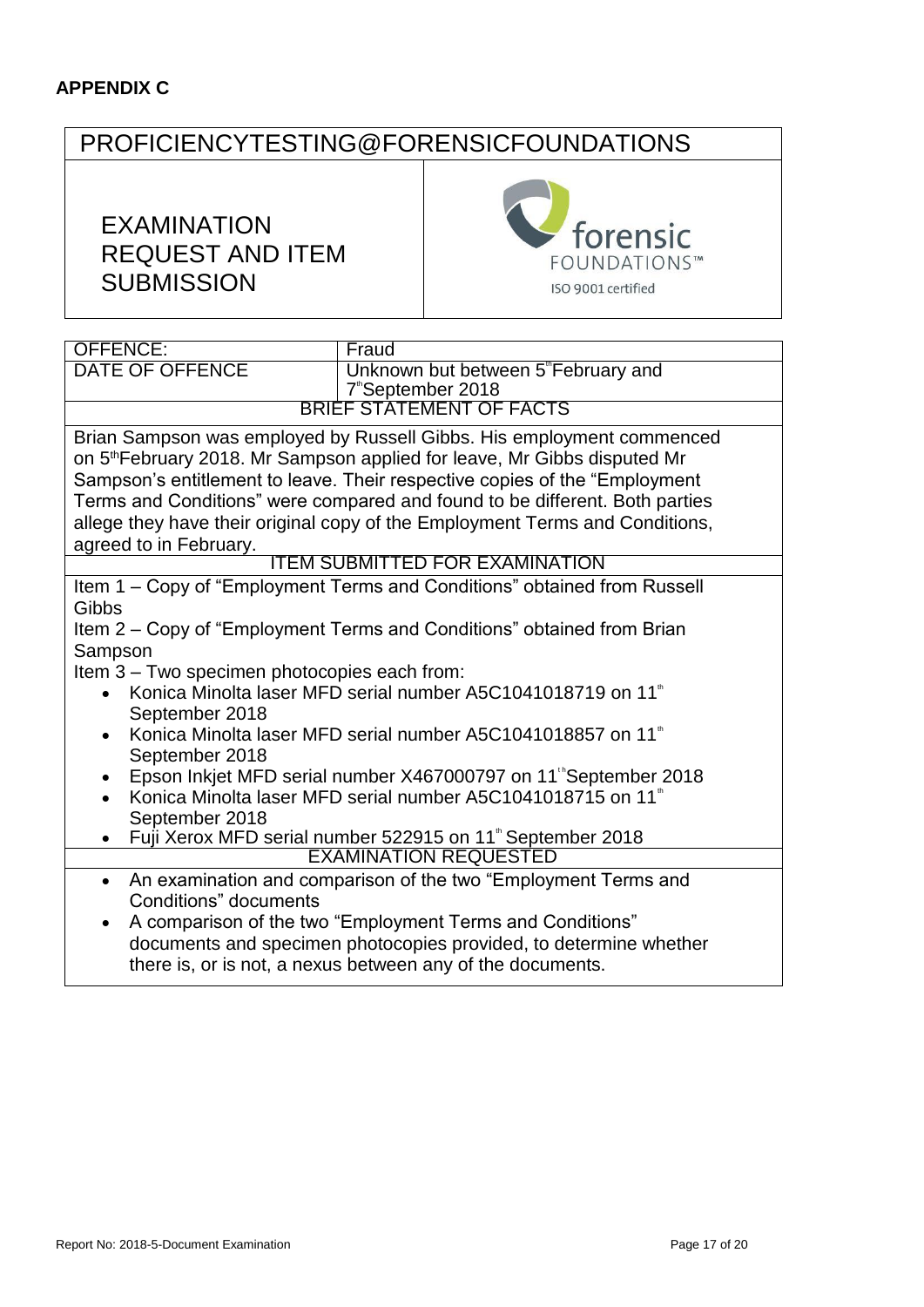### <span id="page-17-0"></span>**APPENDIX D**



Suite10, 12 Maroondah Hwy, Ringwood, VIC, 3134 PO Box 2279, Ringwood North VIC 3134 Office: 03 9018 8919

Mobile: 0429 966 012

[quality@forensicfoundations.com.au](mailto:anna.davey@forensicfoundations.com.auwww.forensicfoundations.com.au) [www.forensicfoundations.com.au](mailto:anna.davey@forensicfoundations.com.auwww.forensicfoundations.com.au)

#### **PROFICIENCYTESTING@FORENSIC FOUNDATIONS Document Examination 2018-5**

#### **MANUFACTURER'S INFORMATION**

#### **Packaging**

A deliberate alteration of the date of receipt for Items 1 and 2 was made to the packaging (see example below) to examine the thoroughness of the facilities sample receipt process.

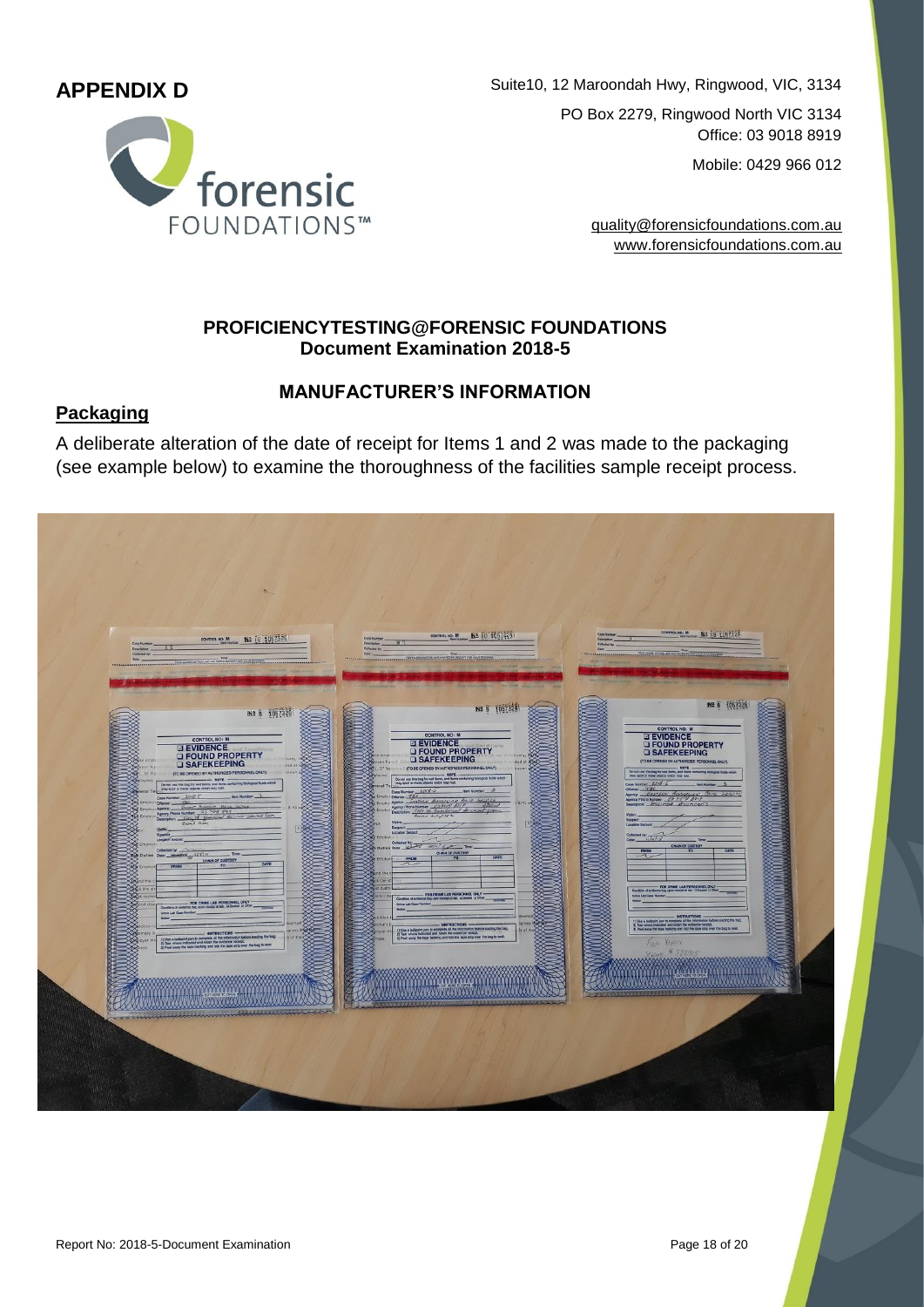#### **Questioned documents**

Documents were produced on a range of printers known to have a number of different characteristics such as trash marks, dirt etc which would enable the origin of the questioned documents to be identified by participants using the specimens provided.

#### **QI**.

A three page "Employment Terms and Conditions" document was created using Microsoft word and using Verdana 11 font.

The document was printed using a black and white setting on a Konica Minolta MFD at Officeworks Cannington. 40 copies of this document were printed consecutively.

These documents were printed on 4 September 2018.

Printer used was Konica Minolta, with serial# A5C1041018719.

**Q2**.

The three page "Employment Terms and Conditions" document created for Q1 was again printed using the same Konica Minolta MFD and settings as for Q1 at Officeworks Cannington.

40 copies of the complete document were printed consecutively.

A copy of page 2, printed on the same MFD, was physically altered in the compensation and benefits section. The entries for Paid Holidays and Sick Leave /Personal Days were altered from n/a to 20 days per year and 10 days per year.

This alteration was made by printing the words "20 days per year' and "10 days per year" in Calabri 14 font, which looks very similar to Verdana, but not the same.

The printed entries were cut out and glued over the n/a entries. No ruler or measurements were used to assist the alignment.

The altered page 2 was photocopied using a colour setting on a Fuji Xerox MFD at the Manning public library. This setting allowed the page to be printed black and white, but a yellow bitmap code to be included.

The photocopied altered page 2 was substituted for the original page 2 for the 40 copies.

These documents were photocopied on 4 September 2018

Printer used was Fuji Xerox, with serial#522915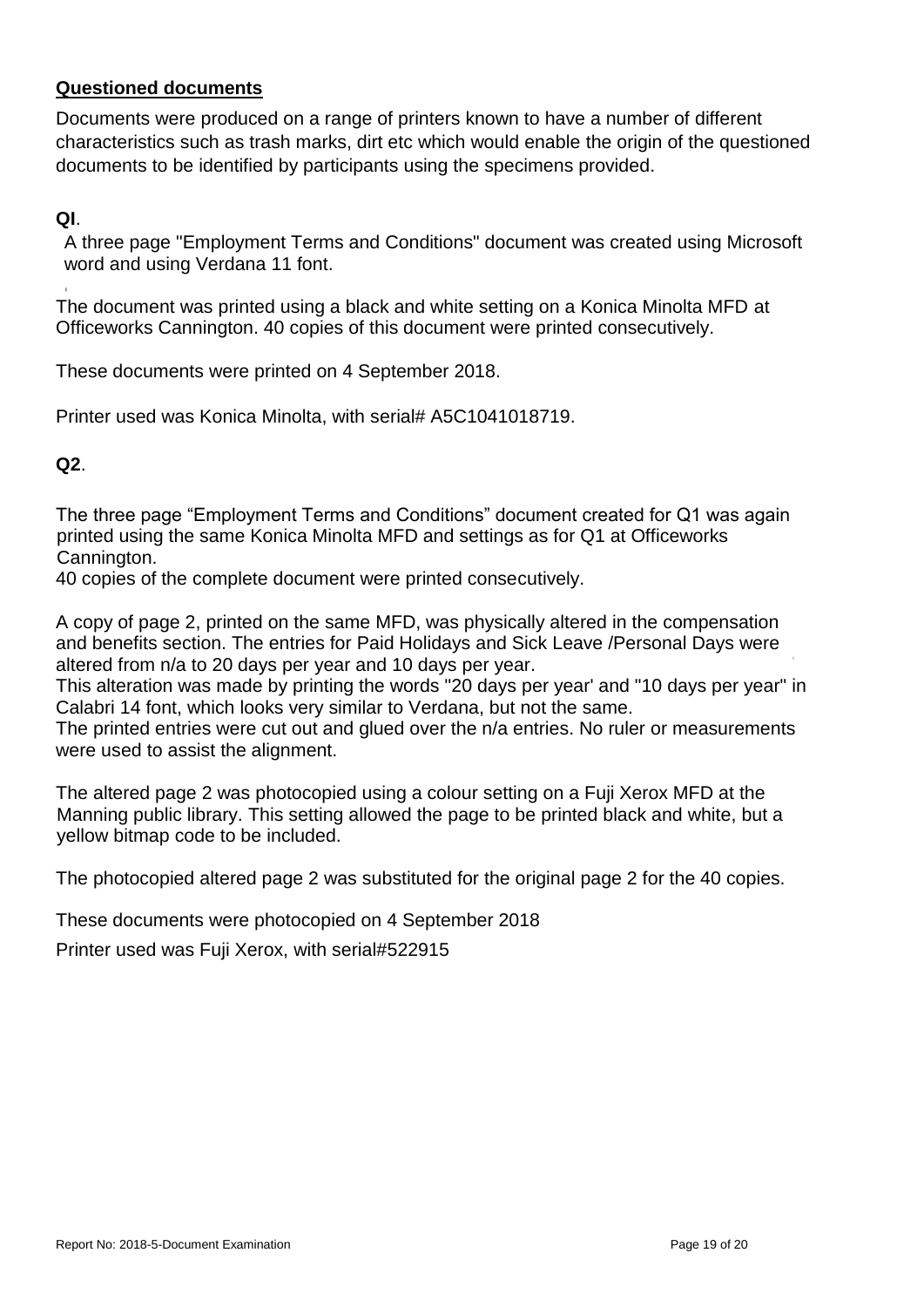#### **Specimen documents**

**S1.**

A one page document with blue handwriting listing the printer type (Konica Minolta), serial number (A5C1041018719), date (11/09/18) and initials was photocopied in black and white on the same Konica Minolta laser MFD used to print the QI documents.

This document was photocopied 30 times on 11 September 2018.

#### **S2**.

A one page document with blue handwriting listing the printer type (Konica Minolta), serial number (A5C1041018857), date (11/09/18) and initials was photocopied in black and white on an unrelated Konica Minolta laser MFD at Officeworks Cannington.

This document was photocopied 30 times on 11 September 2018

#### **S3.**

A one page document with blue handwriting listing the printer type (Epson), serial number (X467000797), date (11/09/18) and initials was photocopied in black and white on an unrelated Epson inkjet MFD at the offices of Document Examination Solutions.

This document was photocopied 30 times on 11 September 2018

#### **S4.**

A one page document with blue handwriting listing the printer type (Konica Minolta), serial number (A5C1041018715), date (11/09/18) and initials was photocopied in colour on an unrelated Konica Minolta laser MFD at Officeworks Cannington.

This document was photocopied 30 times on 11 September 2018

#### **S5**.

A one page document with blue handwriting listing the printer type (Fuji Xerox), serial number (522915), date (11/09/18) and initials was photocopied in colour on the same Fuji Xerox laser MFD used to print the altered page 2 Q2 documents.

This document was photocopied 30 times on 11 September 2018

# **END OF REPORT**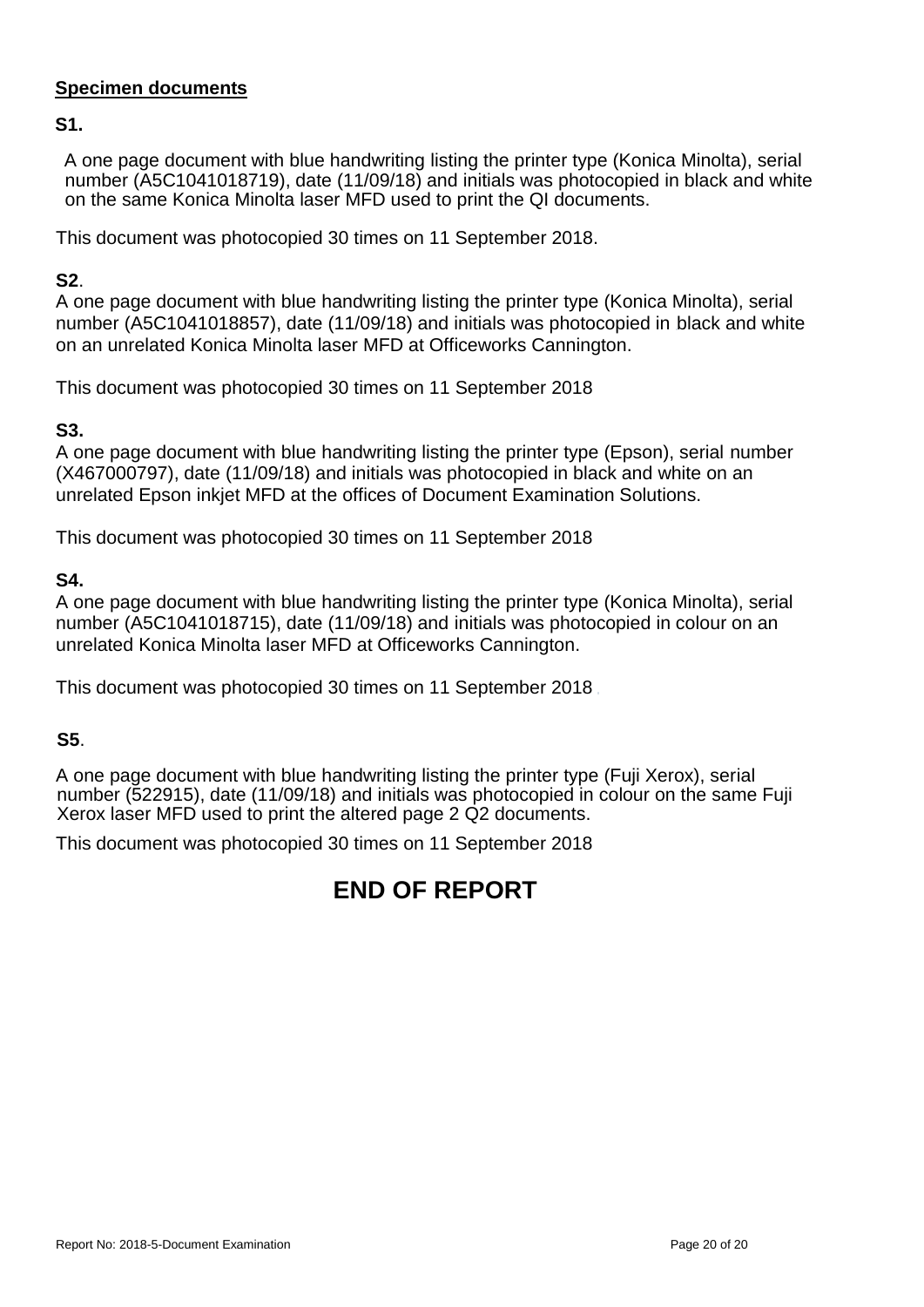# **Document Examination (2018-5) Proficiency Test Feedback**

Forensic Foundations prides itself in providing flexible fit-for-purpose forensic programs. The manufacture, distribution and assessment and reporting of this test has provided and will provide the basis for continuous improvement for both Forensic Foundations and the forensic laboratories. To this end we would appreciate your comments to assist us to improve the tests. (either return the form below to Forensic Foundation or complete the survey on-line at<https://www.forensicfoundations.com.au/feedback/>

Please tick the appropriate box and make any relevant comments.

|                                                           | Strongly<br>Agree | Agree  | Disagree     | Strongly<br>Disagree | ₹            |
|-----------------------------------------------------------|-------------------|--------|--------------|----------------------|--------------|
| 1. The test was too basic for our<br>facility             | $\mathbf{L}$      |        | $\mathbf{L}$ |                      | $\mathsf{L}$ |
| 2. The samples supplied were<br>suitable                  | $\mathsf{L}$      | П      | $\Box$       | $\mathbf{L}$         | $\mathsf{L}$ |
| 3. The results required were not<br>outlined sufficiently | $\Box$            | $\Box$ | $\mathbf{L}$ | $\Box$               | $\mathbf{L}$ |
| 4. The final report provided<br>suitable detail           | $\Box$            | $\Box$ | $\Box$       | $\Box$               | $\Box$       |
| 5. The tests involved should be<br>more challenging       | $\Box$            | $\Box$ | $\mathbf{L}$ | $\mathbf{L}$         | П            |
|                                                           |                   |        |              |                      |              |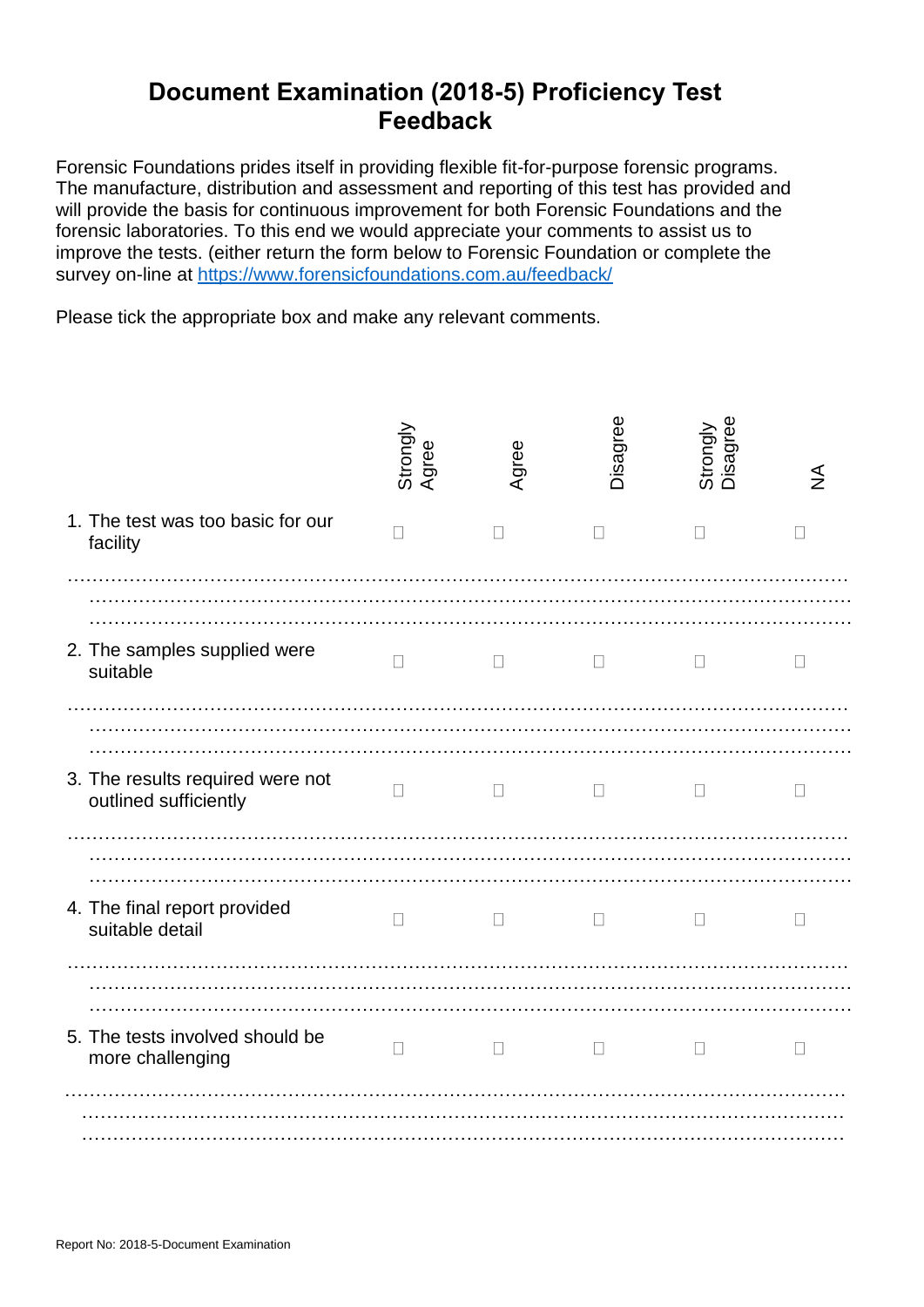Please comment briefly on the following:

6. Are there additional aspects which could be included in the test?

7. Any additional comments 8. Facility (optional) Would you like us to contact you to discuss your feedback? 9.